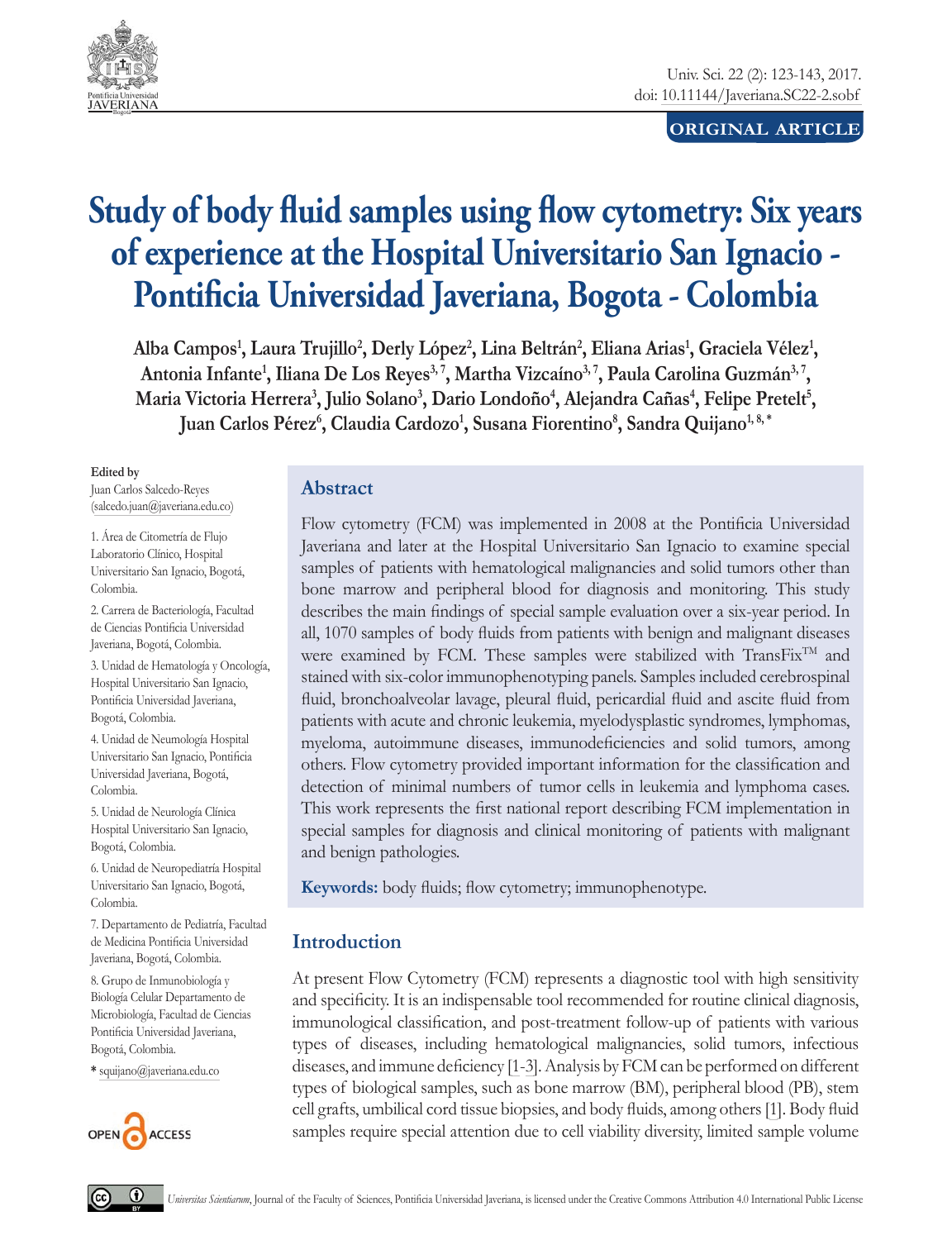**Received:** 29-11-2016 **Accepted:** 20-05-2017 **Published on line:** 10-06-2017

**Citation:** Campos A, Trujillo L, López D, Beltrán L, Arias E, Vélez G, Infante A, et al. Study of body fluid samples using flow cytometry: Six years of experience at the Hospital Universitario San Ignacio - Pontificia Universidad Javeriana, Bogota - Colombia, *Universitas Scientiarum,* 22(2): 123 - 143, 2017. doi: 10.11144/Javeriana.SC22-2.sobf

**Funding:** The authors appreciate the financial support provided by the Pontificia Universidad Javeriana and Hospital Universitario San Ignacio.

**Electronic supplementary material:** N/A

and content variability, including cell concentration [4 - 5]. Furthermore, within less than six hours after their collection, these samples demonstrate decreased cell viability and diminished quality, presenting challenges for FCM analysis [4 - 7].

Consequently, over the last decade, use of commercially available cell stabilization solutions has been recommended. These solutions can preserve PB and cerebrospinal fluid (CSF) samples over time periods greater than one week after collection [4, 8 - 9]. This stabilization preserves cellularity and integrity of both cell surface and intracellular antigens [9].

The Pontificia Universidad Javeriana flow cytometry service at the School of Sciences was established in 2008 to implement FCM in the study of stabilized body fluids. Since then at the time of collection samples are fixed with Transfix<sup>TM</sup> (Cytomark, Buckingham, UK) [2, 4 - 5]. This service was then transferred to the Hospital Universitario San Ignacio, where FCM is currently performed. Today, special samples, such as cerebrospinal samples from pediatric and adult patients with various diseases that require correct classification and/or staging are evaluated. In our experience FCM has significantly contributed to the detection of tumor populations that have infiltrated various tissues such as the central nervous system, which is a clinical complication associated with increased aggressiveness and poor prognosis in patients with acute leukemia and lymphoma [2, 4 - 5, 7, 10]. Compared with morphological studies FCM detects with greater sensitivity, identifying even very low tumor cell populations numbers (< 0.01 %). This is an advantage over morphological techniques, which cannot detect low numbers of malignant cells due to lower sensitivity. Moreover, tumor cells may be detected by FCM before onset of clinical symptoms [4, 10 - 12].

Currently in Colombia, no results have been published related to FCM implementation for stabilized body fluids study. In the present work, we report the main findings of FCM body fluid evaluation over a period of six years at the Pontificia Universidad Javeriana and Hospital Universitario San Ignacio. These include technical recommendations for sample processing and analysis in the pre-analytical and analytical phases, absolute and relative cell counts of normal and tumor cell populations, sample volumes, types of diseases, in addition to clinical time point evaluation.

Implementation of our experience will be useful in our country for diagnosis in other cytometry services, as a fundamental tool in clinical practice.

## **Materials and Methods**

We describe special fluid samples ( $n = 1070$ ) processed and analyzed from June 2008 to June 2014 at Pontificia Universidad Javeriana and Hospital Universitario San Ignacio. Collected information included sex, age, and diagnosis, type of sample, volume, cellularity, tumor infiltration rate, and study justification (diagnosis, monitoring, relapse or progression).

Only body fluids samples that were fixed with Transfix<sup>TM</sup> (Cytomark, Buckingham, UK) were included in the study.

Results were analyzed with non-parametric statistics. Median, mean  $\pm$  SD and value range were calculated using the SPSS software program (SPSS 19, Chicago, IL, USA).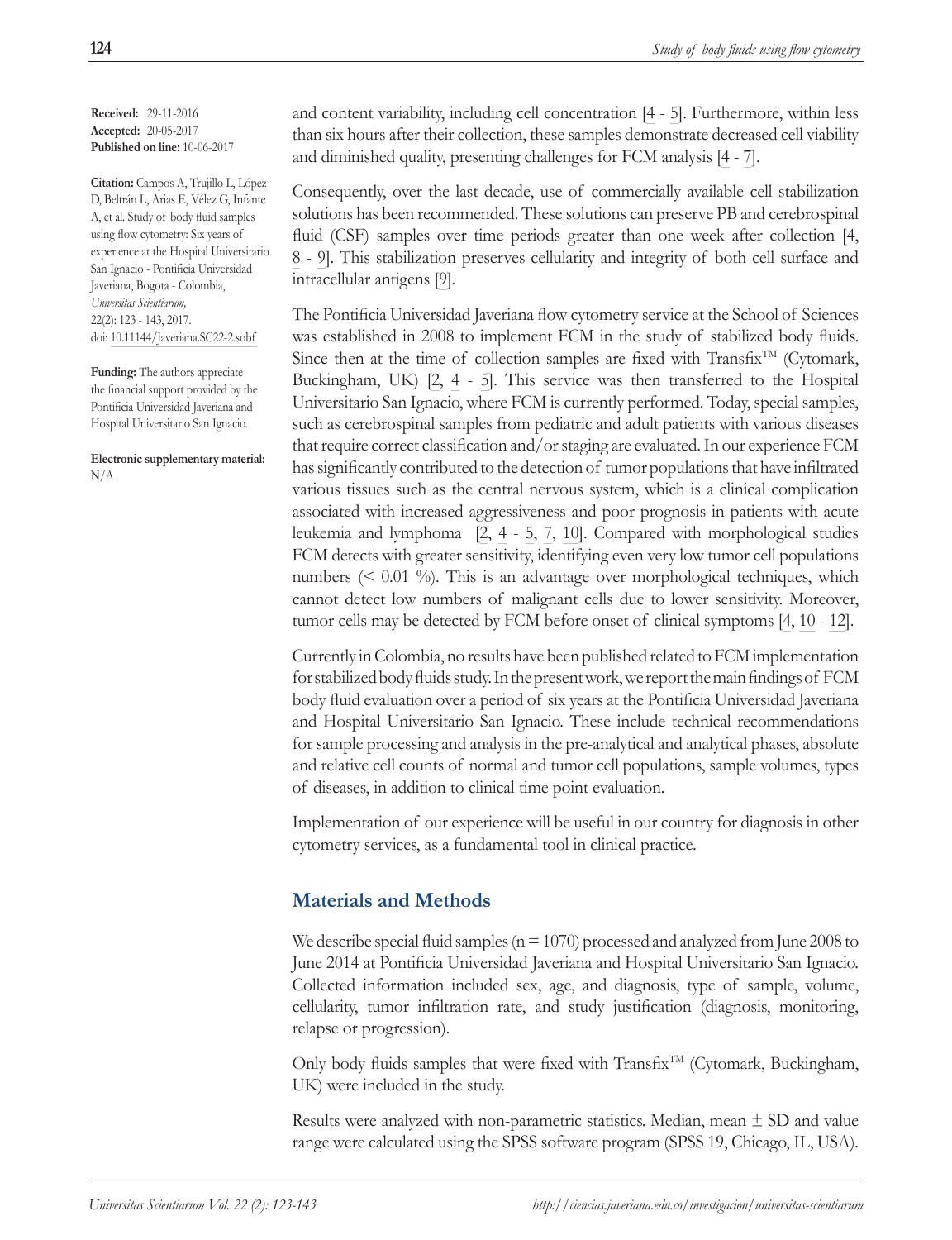Statistical significance was determined by Wilcoxon or Mann–Whitney U tests. P-values of  $p \leq 0.05^*$  and  $p \leq 0.01^{**}$  were considered statistically significant.

All individuals gave their written informed consent for obtaining the special samples and the study was approved by the Ethics Committe of the Hospital Universitario San Ignacio, Bogotá, Colombia.

### **Protocol used for processing, labeling, acquisition and analysis of special samples (body fluids) by FCM**

The Colombian Consensus of FCM was established in 2008 [6]. It recommended body fluids samples (specifically CSF) be stabilized from the time of collection in tubes with Transfix<sup>TM</sup> (Cytomark, Buckingham, UK), a commercially available fixative agent (Barnett D. Patent WO 95/01796, 1995). This method has been validated in previous studies [2, 4 - 5, 13]. Transfix<sup>TM</sup> is a cellular stabilization reagent containing a buffer with an aliphatic aldehyde (AA) that fixes cells by cross-linking amino-acid residues. In addition, it contains heavy metal salts, which reduce excessive autofluorescence caused by AA. Hence, this fixative preserves samples for longer periods (up to 10 d) [4, 13]. In the pre-analytical phase, Transfix<sup>TM</sup> was immediately added to the samples at the time of collection by the attending clinician. Once stabilized, samples were transported to the laboratory at 4 °C. It is recommended that specimens be incubated with Transfix<sup>TM</sup> for at least 18 h prior to processing, because this leads to higher leukocyte counts and improves tumor cell detection [13]. The detailed sample processing is shown in **Figure 1**.

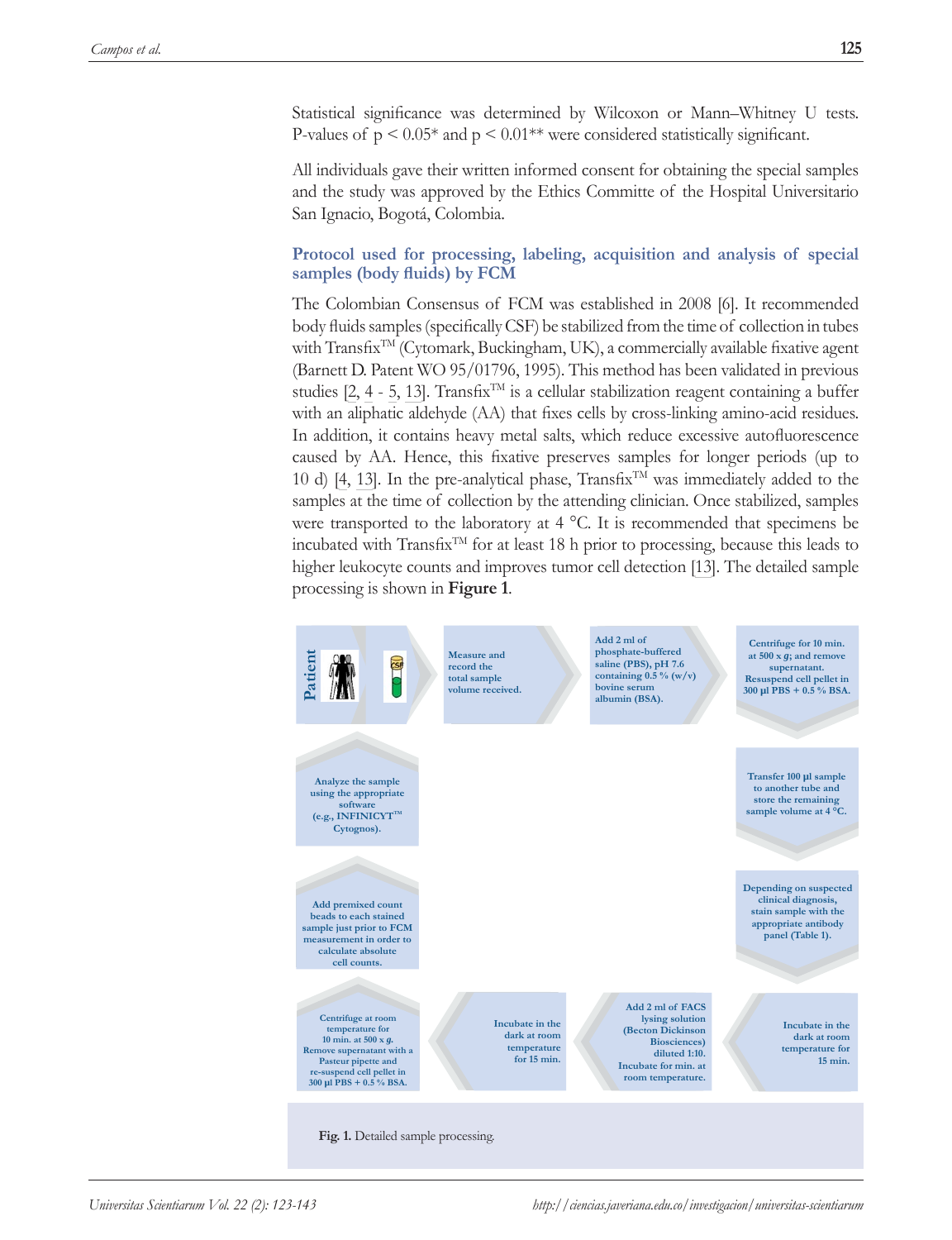To calculate the absolute number of each cell subpopulation, apply the following equation [4 - 5, 14]:

$$
\frac{Cells}{µL} = \frac{events in cell subset gate}{events in beads gate} \times \frac{beads added per tube}{volume of sample (µL)} \times Correction factor
$$
 (1)

where, the total number of beads added to the tube is calculated as the volume of beads added to the tube (e.g.,  $20 \mu L$ ) multiplied by the beads concentration (beads/µL) (data are provided by the manufacturer). The volume of the sample is the total volume at the time of collection. The correction factor is assumed as equal to the initial volume of the sample (e.g., 5000 µL) divided by the volume of the concentrated sample used for staining in each tube (e.g.,  $100 \mu L$ ) in such a way that, in the protocol described, the correction factor is: 5000  $\mu$ L/100  $\mu$ L = 50.

#### **Analysis:**

1. For the analysis, classify clusters of more than 25 events fulfilling the above criteria as positive, clusters of 10 events to 25 events as suspicious, and clusters of fewer than 10 events as negative [5].

2. If after the analysis no tumor infiltration is detected, the process should be repeated with the remaining sample volume  $(200 \mu L)$ , with the same combination of antibodies in order to increase assay sensitivity. Conversely, if tumor infiltration is detected, and depending on the total number of cells/ $\mu$ , perform an additional panel to characterize the cell population immunophenotype.

3. Generate the analysis report.

For simultaneous staining of membrane and intracellular antigens, a fixation and permeabilization kit (IntraStain-Dako) was used. First, the membrane antigens (step 7) were stained, and then the sample was incubated with 100 µL of fixative solution (Reagent A). Next, 100 µL of permeabilization solution (Reagent B) was added to the antibodies against the intracellular antigens. Last, incubation was performed for 30 min at room temperature in the dark, followed by washes with  $PBS + 0.5 \%$  albumin (step 10 onwards).

## **Results**

Between June 2008 to June 2014 at the Pontificia Universidad Javeriana and Hospital Universitario San Ignacio FCM core facility, 1070 special samples from 653 males (61 %) and 417 females (39 %) were studied retrospectively The mean age of the patients at the time of analysis was 37 years (range: 3 months old to 88 years).

The majority of the samples consisted of CSF ( $n = 932$ ; 87.1 % of cases), followed by while pleural fluid samples ( $n = 95$ ; 8.9 %). Broncho alveolar lavage  $(n = 24; 2.2 \%)$ , pericardial fluid  $(n = 8; 0.7 \%)$ , peritoneal fluid  $(n = 7, 0.7 \%)$ , ascites  $(n = 3, 0.3 \%)$ , and synovial fluid  $(n = 1, 0.1 \%)$  represented fewer samples (**Figure 2**). Sample volumes were variable and ranged from 0.2 mL (in CSF samples) to 60 mL (in samples of pleural fluid) (**Figure 3**). All samples were stabilized with TransFix™ (Cytomark, Buckingham, UK) at the time of collection.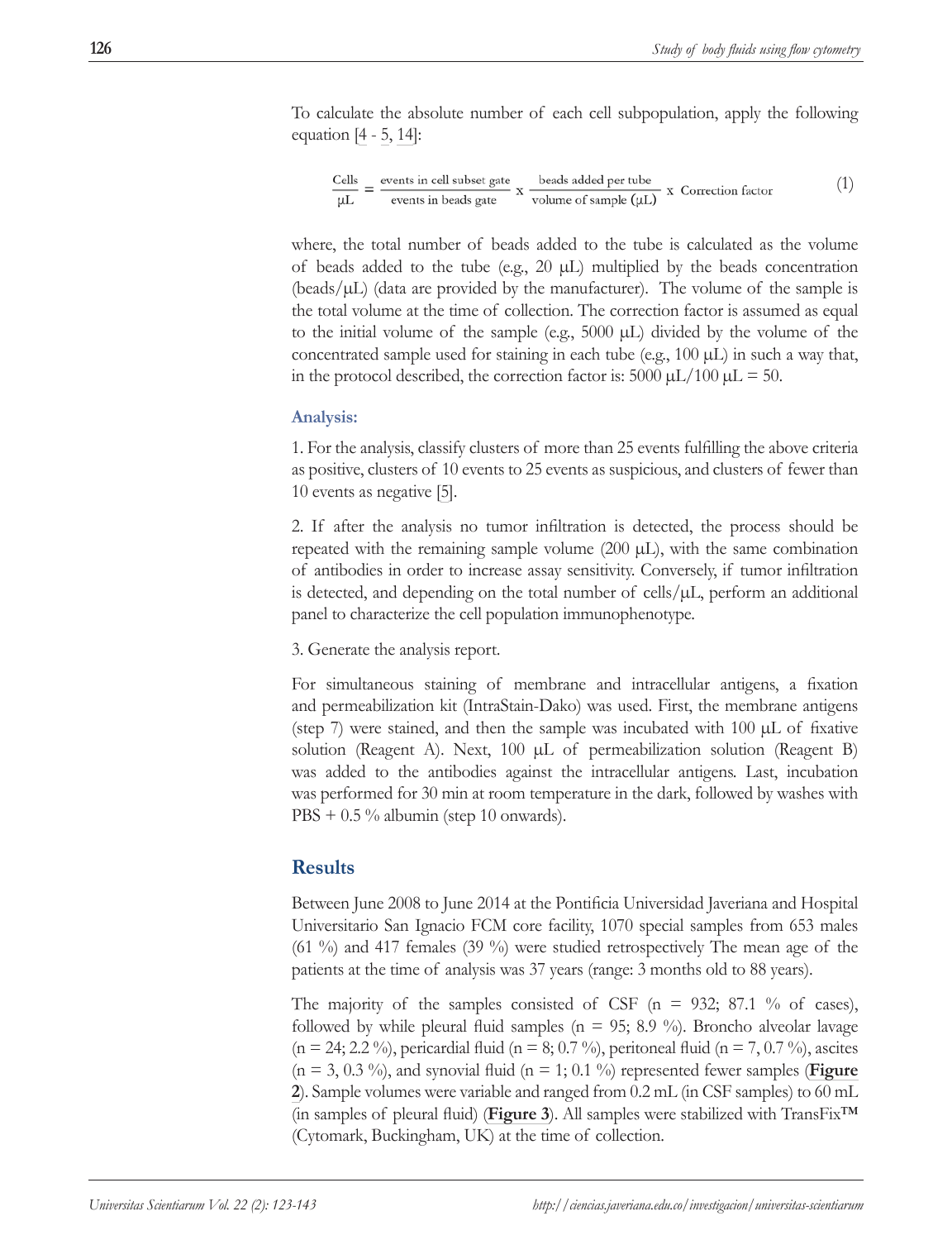

Fig. 2. Distribution of cases according to sample collected and analyzed by flow cytometry. CSF: cerebrospinal fluid.

According to clinical diagnosis most cases were acute leukemia ( $n = 606$ : B cell acute lymphoblastic leukemia, 495; T cell acute lymphoblastic leukemia, 59, acute myeloblastic leukemia, 23; biphenotypic acute leukemia, 6; and biclonal acute



**Fig. 3.** Body fluid sample volumes (Mean ± SD for each special sample). Volumes are in ml. CSF: cerebrospinal fluid.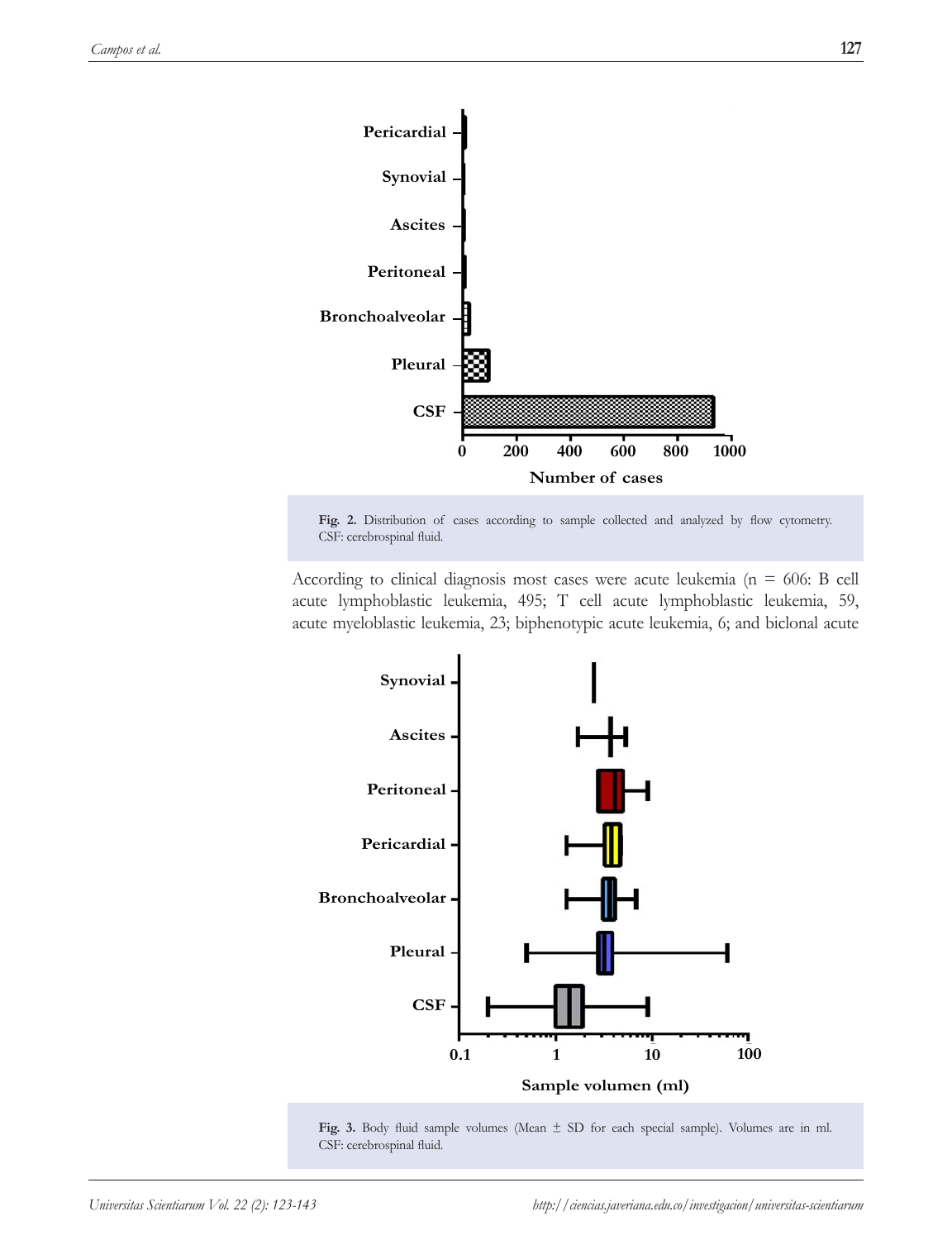leukemia, 3). Other cases were Non-Hodgkin Lymphomas (NHL) (n = 317: B-NHL, 282; and T-NHL, 35), Hodgkin lymphoma (HL) (n = 8), chronic myeloid leukemia (CML) (n =12), myelodysplastic syndrome (MDS) (n = 5), multiple myeloma (MM)  $(n = 5)$ , and solid tumors (ST)  $(n = 21)$ . The remaining samples  $(n = 96)$  included patients with neurological symptoms, patients infected with human immunodeficiency virus (HIV+), and patients with autoimmune diseases, infections, and migraine, among other conditions (**Figure 4**). In all, 347 cases were analyzed at diagnosis (32 %), 682 were analyzed during clinical follow-up (64 %) and 41 were analyzed at relapse (4 %).

#### **Analysis of cerebrospinal fluid (CSF) samples**

The total number of CSF samples analyzed was 932. The pathological condition most often identified was infiltration by B cell acute lymphoblastic leukemia (B-ALL) (54 % of cases), followed by B-NHL (26 %) (**Figure 5A**). Among the "other" category, of the total CSF samples, representing 6 % (63 samples) included cases diagnosed with meningoencephalitis, autoimmune diseases, infectious diseases or solid tumors.

Of all the samples tested, 19 % demonstrated tumor infiltration; while the remaining 81 % were tumor cell-free (**Figure 5B**). In patients with positive tumor infiltration, the CSF samples showed a higher absolute number of total cells/ $\mu$ L including T lymphocytes, monocytes and neutrophils compared with CSF samples that were negative for tumor infiltration (**Table 1**). Notably, FCM was able to detect a minimum number of tumor cells/ $\mu$ l (from 0.01/ $\mu$ L). Representative CSF analyses are shown in **Figures 6 - 8**.



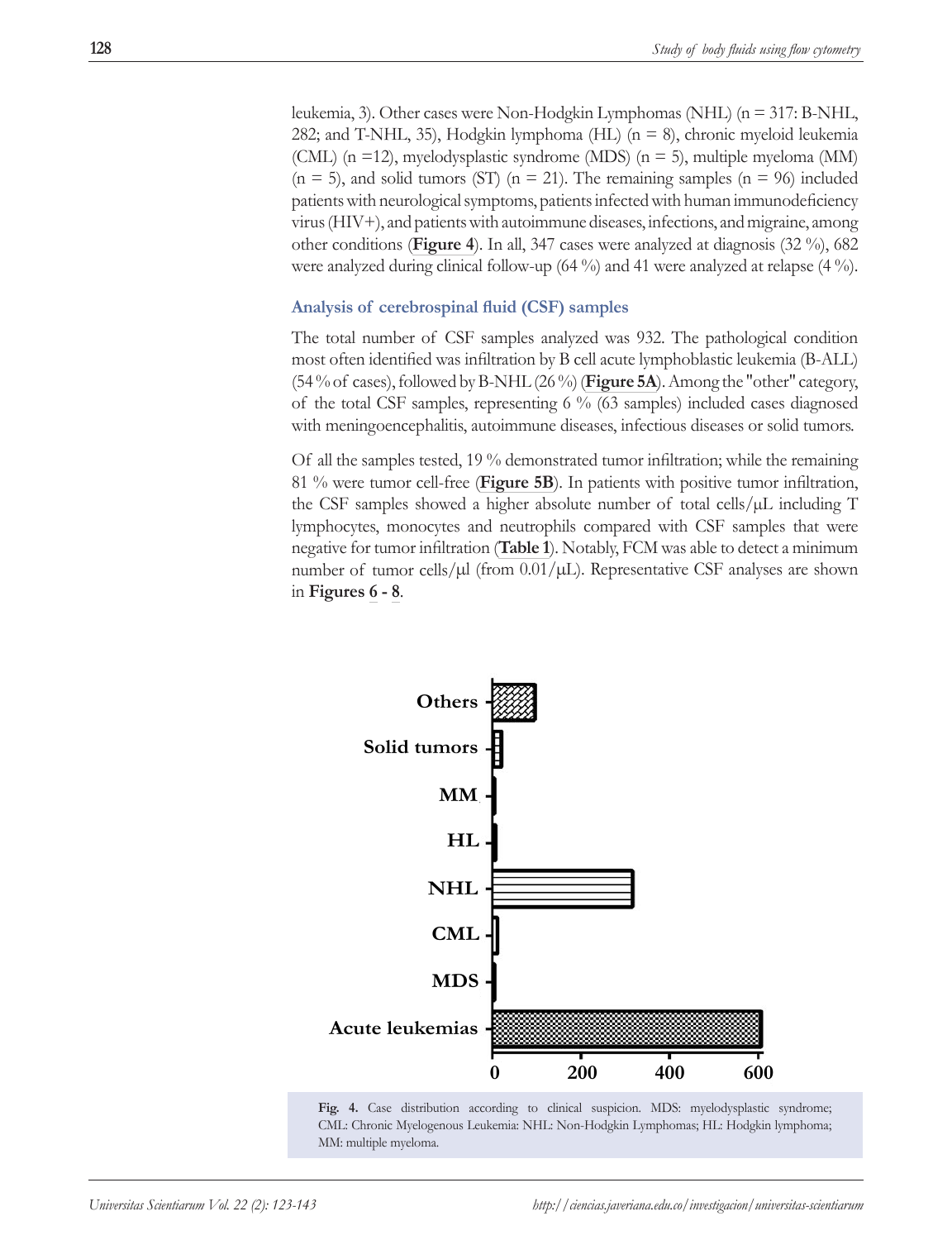**Table 1.** Antibody panel design according to clinical suspicion. Abbreviations: Cy, cytoplasmic antigen; n, nuclear antigen; FITC, fluorescein isothiocyanate; PE, phycoerythrin; PerCP, peridinin-chlorophyllprotein; PECY7, PE cyanin (Cy)7; APC, allophycocyanin; APC7, APC- cyanin (Cy)7; NHL: Non Hodgkin Lymphomas; B-ALL: B cell acute lymphoblastic leukemia; AML: acute myeloblastic leukemia; T-ALL: T cell acute lymphoblastic leukemia; MDS: myelodysplastic syndromes; Others: HIV+ patients, patients with neurological symptoms, autoimmune diseases, etc.

| Clinical<br>question | <b>FITC</b> | PE              | <b>PERCP</b> | PECY7 | <b>APC</b> | APCCY7 | <b>Beads</b> |
|----------------------|-------------|-----------------|--------------|-------|------------|--------|--------------|
| B-NHL                | Lambda      | Карра           | CD19         | CD3   | CD14       | CD45   | $^{+}$       |
| T-NHL                | CD8         | CD4             | CD19         | CD3   | CD14       | CD45   | $^{+}$       |
| HI.                  | CD30        | CD200           | CD3          | CD38  | CD14       | CD45   | $^{+}$       |
| $B-AIL$              | CD34/nTdT   | CD10            | CD19         | CD3   | CD14       | CD45   | $^{+}$       |
| AML                  | CD34        | CD117           | CD19         | CD3   | CD14       | CD45   | $+$          |
| T-ALL                | CD7/nTdT    | CD <sub>5</sub> | CD34         | CD3   | CD14       | CD45   | $^{+}$       |
| <b>MDS</b>           | CD34        | CD117           | CD19         | CD3   | CD14       | CD45   | $+$          |
| <b>MM</b>            | cyLambda    | суКарра         | CD19         | CD38  | CD138      | CD45   | $^{+}$       |
| Solid<br>tumors      | CD34        | CD56/<br>CD117  | CD3          | CD38  | CD14       | CD45   | $\! +$       |
| Others               | Lambda      | Карра           | CD19         | CD3   | CD14       | CD45   | $^{+}$       |
|                      | CD8         | CD4             | CD19         | CD3   | CD14       | CD45   | $^{+}$       |

#### **Analysis of pleural fluid samples**

Pleural fluid samples (95) were assessed for B-NHL (56 %) tumor infiltration, followed by cases classified as "other," including infectious diseases, solid tumors, cytopenias, HIV+ cases and pleural effusions, representing 21 % of the total pleural fluid samples assayed (**Figure 5C**). After an analysis of these cases, it was found that 48 (51 %) were infiltrated by tumor cells, while the remaining 47 cases (49 %) were negative for tumor infiltration (**Figure 5D**). In samples with tumor infiltration, FCM detected a minimum of 0.1 tumor cells/µL. Pleural fluids with tumor infiltration showed a significantly higher absolute number of total cells compared with cases without tumor infiltration. In these samples, varying numbers of neutrophils, monocytes, macrophages, T lymphocytes, B lymphocytes, NK cells, plasma cells, dendritic cells and eosinophils were also detected (**Table 2**). Examples of pleural fluid analyses with and without tumor infiltration are shown in **Figures 9**.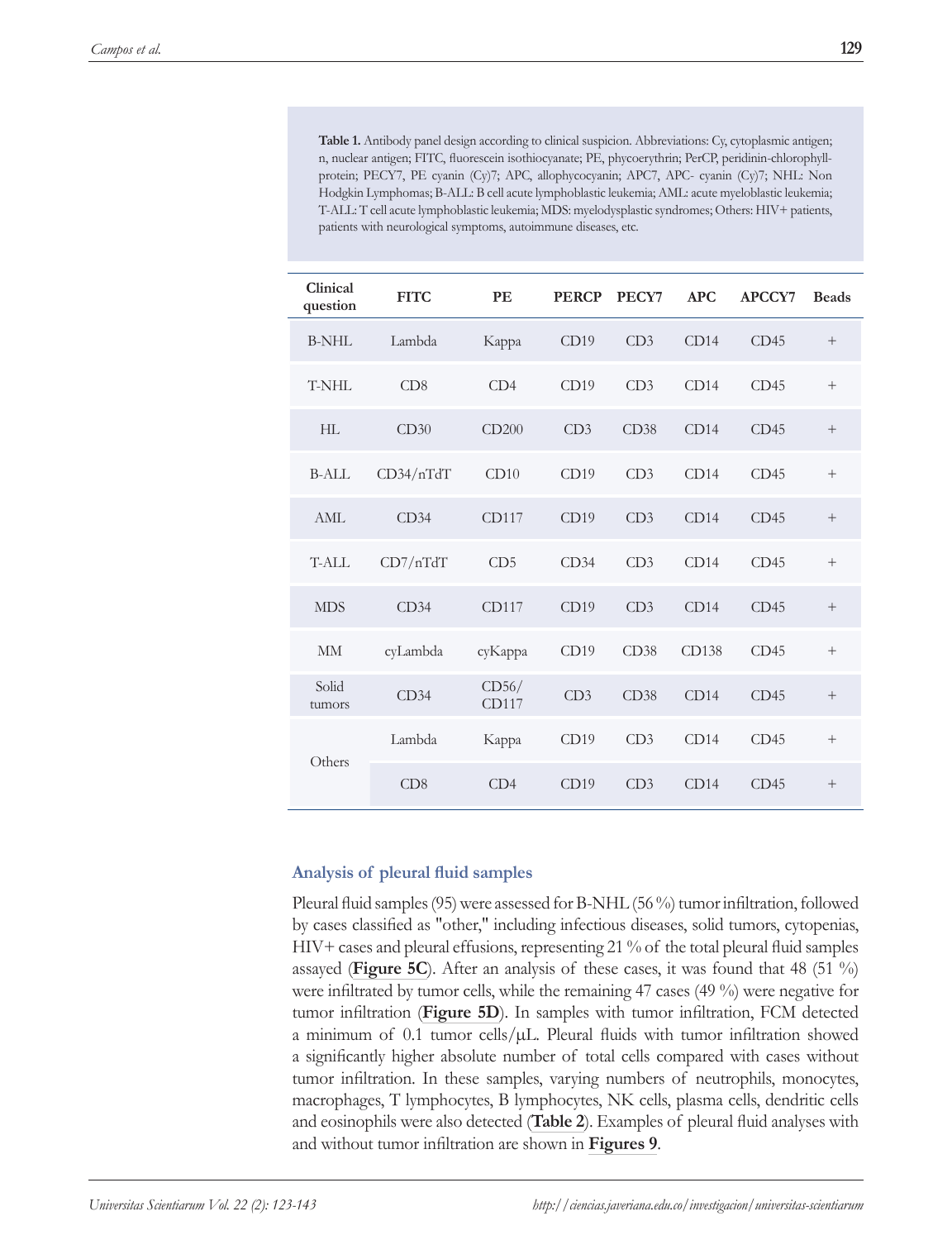| Type of sample                                 | Normal/reactive          |                          | Tumor infiltration |                   | P value     |
|------------------------------------------------|--------------------------|--------------------------|--------------------|-------------------|-------------|
| Cerebrospinal fluid                            | median                   | range                    | median             | range             |             |
| Number of cells/µL                             | 16                       | 0 to $3.022$             | 151                | $0.06$ to 4.816   | < 0.01      |
| Blast cells/ $\mu$ L                           |                          |                          | 71                 | 0.01 to 1.683     | <b>NA</b>   |
| Pathological B lymphocytes/µL                  |                          |                          | 46                 | $0.01$ to 638     | <b>NA</b>   |
| Pathological T lymphocytes/µL                  | $\qquad \qquad -$        |                          | 0,06               |                   | NA          |
| T lymphocytes/µL                               | $\,8\,$                  | 0 to 1.873               | 50                 | $0.02$ to $1.940$ | < 0.01      |
| Monocytes/µL                                   | 3.7                      | 0 to 979                 | 35                 | 0 to 3.477        | < 0.01      |
| Neutrophils/µL                                 | 26                       | 0 to 1.820               | 57                 | 0.03 to 1.277     | 0.01        |
| <b>Pleural fluid</b>                           | median                   | range                    | median             | range             | P value     |
| Number of cells/µL                             | 743                      | 1.1 to 6.166             | 1648               | 0.5 to 1.1981     | 0.08        |
| Blast cells/ $\mu$ L                           |                          |                          | 432                | 0.02 to 3.214     | NA          |
| Pathological B lymphocytes/µL                  | $\overline{\phantom{0}}$ |                          | 1068               | 2 to 9.788        | NA          |
| Pathological T lymphocytes/µL                  | $\qquad \qquad -$        | $\overline{\phantom{0}}$ | 360                | 298 to 423        | NA          |
| Pathological plasma cells/µL                   |                          |                          | 1.174              | 52 to 2.295       | NA          |
| Pathological CD45 - cells/µL<br>(solid tumors) |                          |                          | 137                | 0.8 to 671        | <b>NA</b>   |
| $CD30+$ cells/ $\mu$ L (HL)                    | $\qquad \qquad -$        |                          | 0.02               |                   | NA          |
| T lymphocytes/µL                               | 366                      | 0.4 to 4.932             | 371                | 0.08 to 3.399     | <b>NS</b>   |
| B lymphocytes/µL                               | 81                       | 0.01 to 739              | 76                 | 0 to 1.580        | <b>NS</b>   |
| $NK$ cells/ $\mu$ L                            | 30                       | 0.07 to 393              | 12                 | $0.07$ to 47      | <b>NS</b>   |
| Monocytes/µL                                   | 91                       | $0.04$ to 471            | 163                | 0.08 to 2.778     | <b>NS</b>   |
| Neutrophils/µL                                 | 197                      | 0.06 to 2.179            | 254                | 0.3 to 2.932      | <b>NS</b>   |
| Dendritic cells/µL                             | 29                       |                          | 2.9                |                   | NA          |
| Macrophages/µL                                 | 83                       | 0.8 to 352               | 20                 | 1.4 to 41         | <b>NS</b>   |
| Bronchoalveolar lavage                         | median                   | range                    | median             | range             | P value     |
| Number of cells/µL                             | 930                      | $0.6$ to $16.087$        | 161                | 8 to 603          | NA          |
| Blast cells/ $\mu$ L                           |                          |                          | 0.9                | $0.1$ to $2\,$    | <b>NA</b>   |
| Pathological B lymphocytes/µL                  | $\qquad \qquad -$        |                          | 69                 | $0.1$ to $138\,$  | NA          |
| T lymphocytes/µL                               | 24                       | 0.1 to 149               | 76                 | 2.4 to 313        | ${\rm NS}$  |
| B lymphocytes/µL                               | 0.5                      |                          | $\mathfrak{Z}$     | $0.1$ to $6\,$    | ${\rm NS}$  |
| $NK$ cells/ $\mu L$                            | 1.2                      | $0.4$ to $2$             | 3.3                | $0.5$ to $6\,$    | $_{\rm NS}$ |
| Monocytes/µL                                   | 80                       | $0.1$ to $563\,$         | 58                 | $0.3$ to $118\,$  | ${\rm NS}$  |
| Macrophages/µL                                 | 88                       | 34 to 141                | 62                 |                   | NA          |
| Neutrophils/µL                                 | 1.205                    | $0.7$ to $15.475$        | 7.7                | $0.2$ to $18\,$   | ${\rm NS}$  |

**Table 2.** Normal and tumor cell populations in special samples. NA, not applicable; NS: not significant.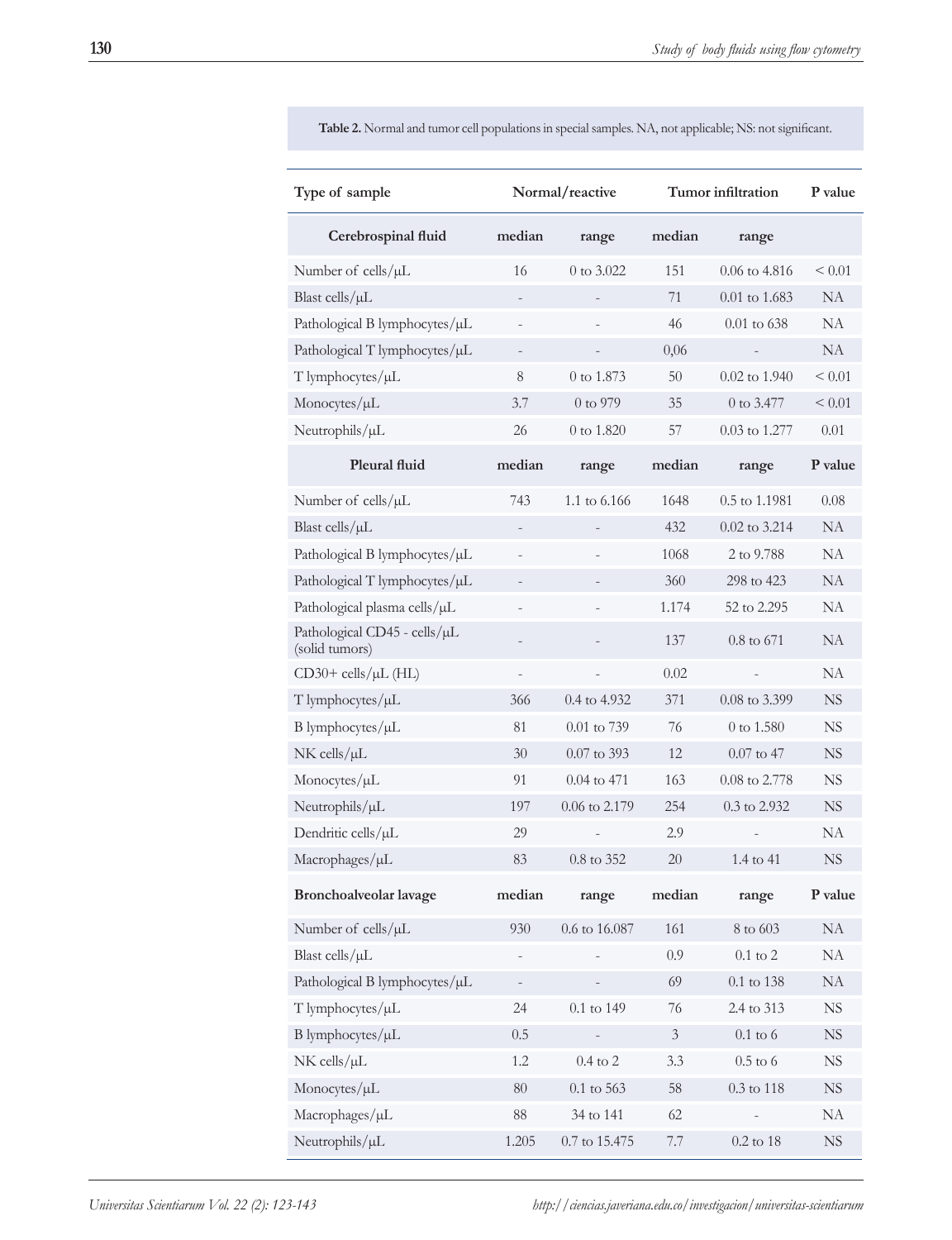## **Analysis of bronchoalveolar lavage (BAL)**

Broncho alveolar lavage samples [24] were studied in order to detect infiltration by B-NHL (46 % of cases) and B-ALL (17 % of cases). Within the "other" category (17 %) were samples from patients with sarcoidosis and lymphadenopathy (**Figure 4E**). After analysis, tumor infiltration was detected in 21 % of the samples **(Figure 4F**). For positive cases, FCM detected a minimum of 0.1 tumor cells/ $\mu$ L.

In these samples, varying numbers of neutrophils, monocytes and macrophages, T lymphocytes, B lymphocytes, NK cells, plasma cells, dendritic cells and eosinophils were also determined.



Fig. 4. Types of pathologies evaluated in body fluids samples (panels A, C and E) and tumor infiltration results (panels B, D and F). CSF: cerebrospinal fluid; HIV: human immunodeficiency virus, B-NHL: B-cell lymphoma, CML: chronic myeloid leukemia, AML: acute myeloid leukemia, B-ALL: acute lymphoblastic leukemia B; T-ALL: acute lymphoblastic leukemia T; LH: Hodgkin lymphoma.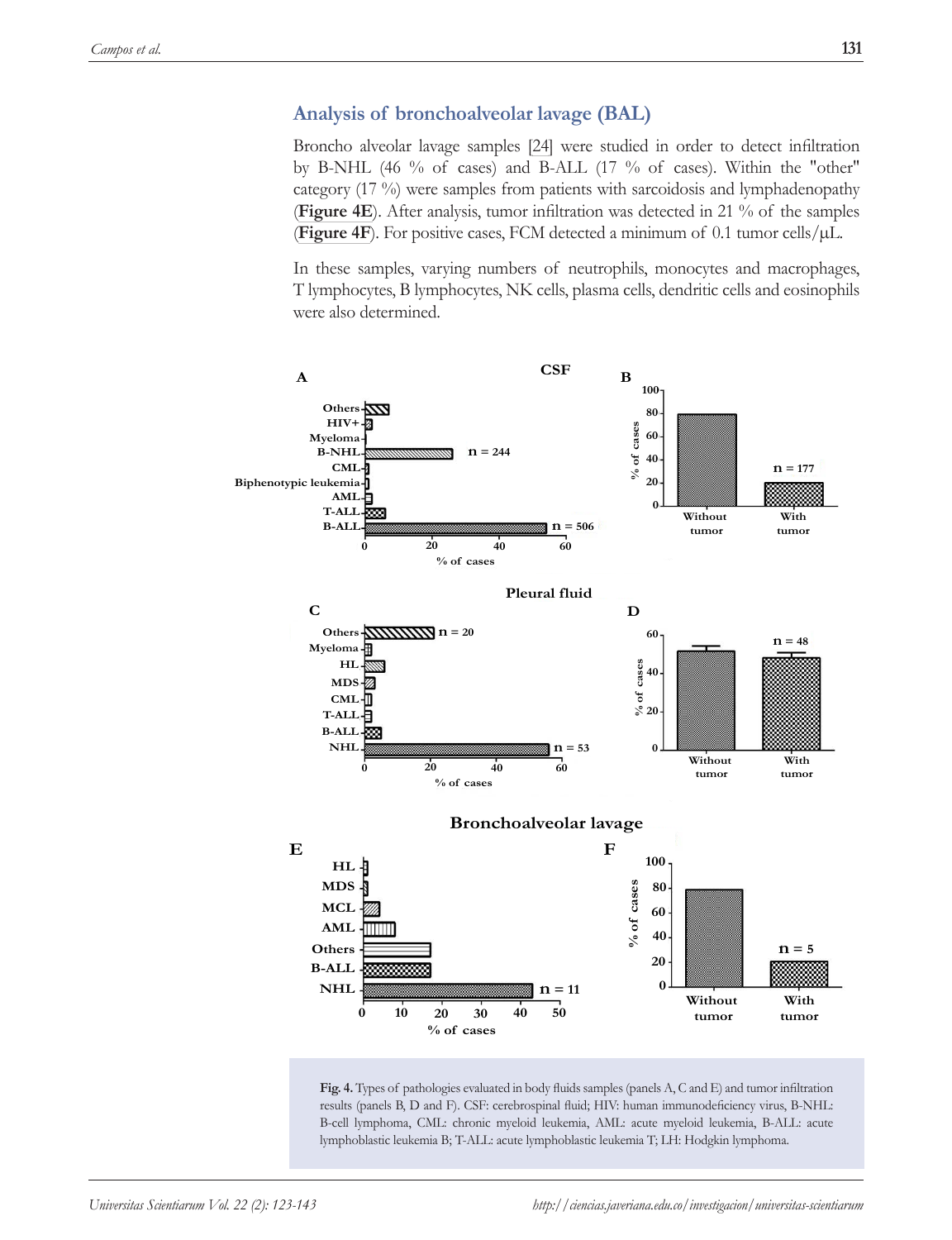## **Analysis of other special samples**

**Pericardial fluid:** Eight samples of pericardial fluid were analyzed to assess B-NHL at diagnosis ( $n = 6$ ), additionally a solid tumor and one case of systemic lupus erythematosus (SLE). All samples were negative for tumor infiltration. T lymphocytes and monocytes were detected in 100 % of the samples. Additionally, neutrophils (7/8 cases), B-lymphocytes (6/8 cases), NK cells (5/8 cases) and plasma cells (4/8 cases) were also detected. The average total cell number was  $304/\mu L$ (range: 4.5 cells/ $\mu$ L to 762 cells/ $\mu$ L).

**Peritoneal fluid:** Seven samples of peritoneal fluid were analyzed in patients with multiple myeloma ( $n = 2$ ), B-NHL ( $n = 2$ ), carcinoma ( $n = 1$ ) and anemia ( $n = 1$ ). Of these, only one case of myeloma was positive for tumor infiltration. An analysis of cellularity revealed that T lymphocytes were detected in 100 % of patient samples, while NK cells and monocytes were detected in 6/7 cases, B-lymphocytes and



**Fig. 5.** Representative result of bivariate dot plot histograms of a normal/reactive CSF sample from a B-cell lymphoma patient showing no CSF infiltration by multiparameter flow cytometry immunophenotyping. In this sample, CD3+/CD45+ T cells (green dots) and CD14+/CD45 + monocytes (black dots) were detected. Gray dots represent non leukocyte events (debris) and red dots correspond to fluorescent beads.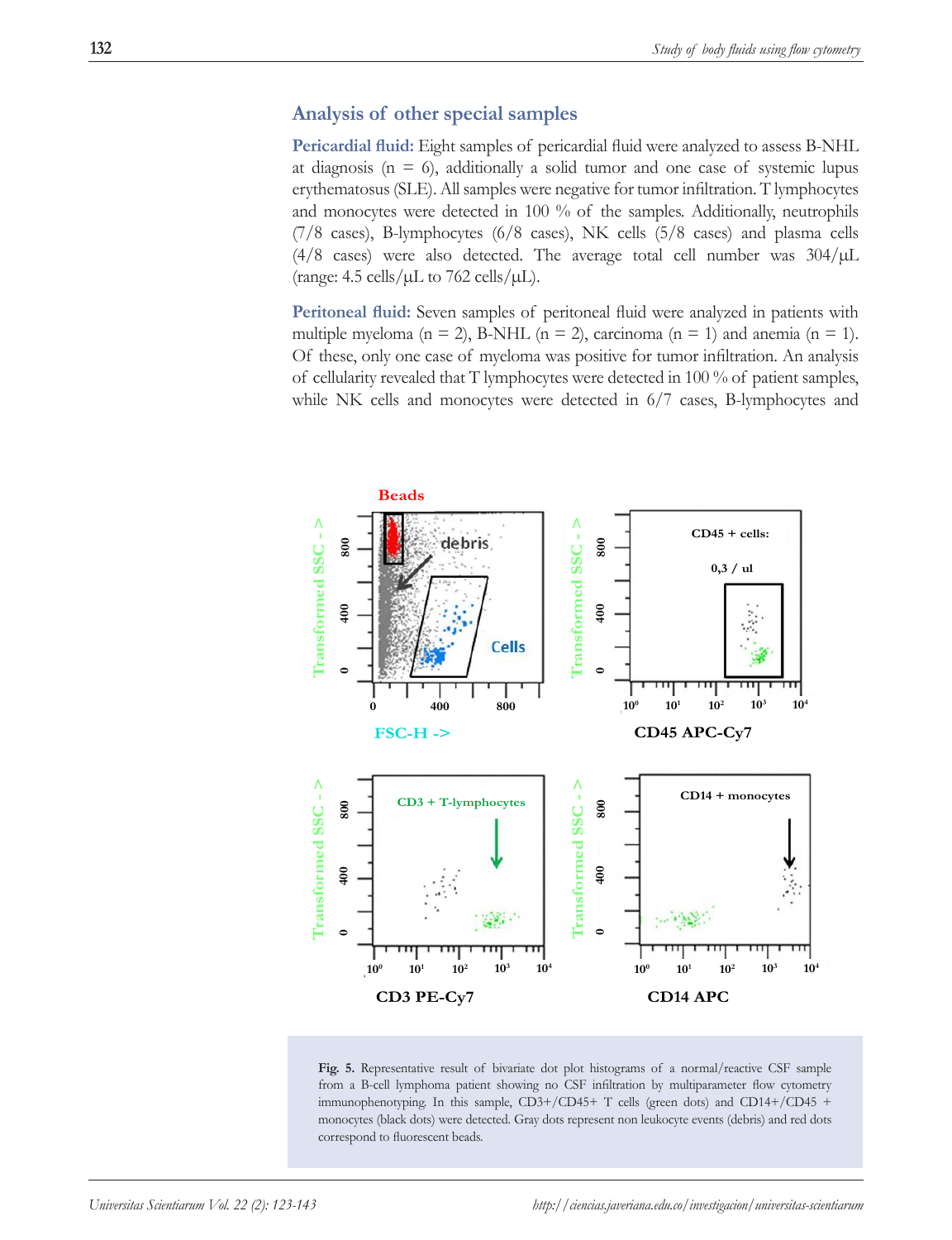neutrophils were detected in 5/7 and eosinophils and macrophages were detected in  $1/7$  cases. The average number of cells detected was  $2017/\mu L$  with a range of 0.2 cells/ $\mu$ L to 10780 cells/ $\mu$ L. The myeloma sample with tumor infiltration had 2811 pathological plasma cells/ $\mu$ L, which represented 92 % of the total cellularity.

**Synovial fluid:** One sample was analyzed for the study of MDS during clinical monitoring of the disease. This sample had 2.6 myeloid blasts/µL, which was equivalent to 7.6 % of the total cellularity. T and B lymphocytes and monocytes were also detected. Total cell number was 34 cells/µL.

![](_page_10_Figure_3.jpeg)

**Fig. 6.** Identification of B tumor cells in a representative CSF sample from a B-lymphoblastic lymphoma patient. Events enclosed in red identify beads and events enclosed in blue identify total cells. Lymphoma cells (black dots) are positive for CD19, CD20, TdT, Bcl-2 and CD10. Analysis of clonality revealed monoclonal restriction of lambda light chain. Tumor cell count: 5/µL; 88.3 %.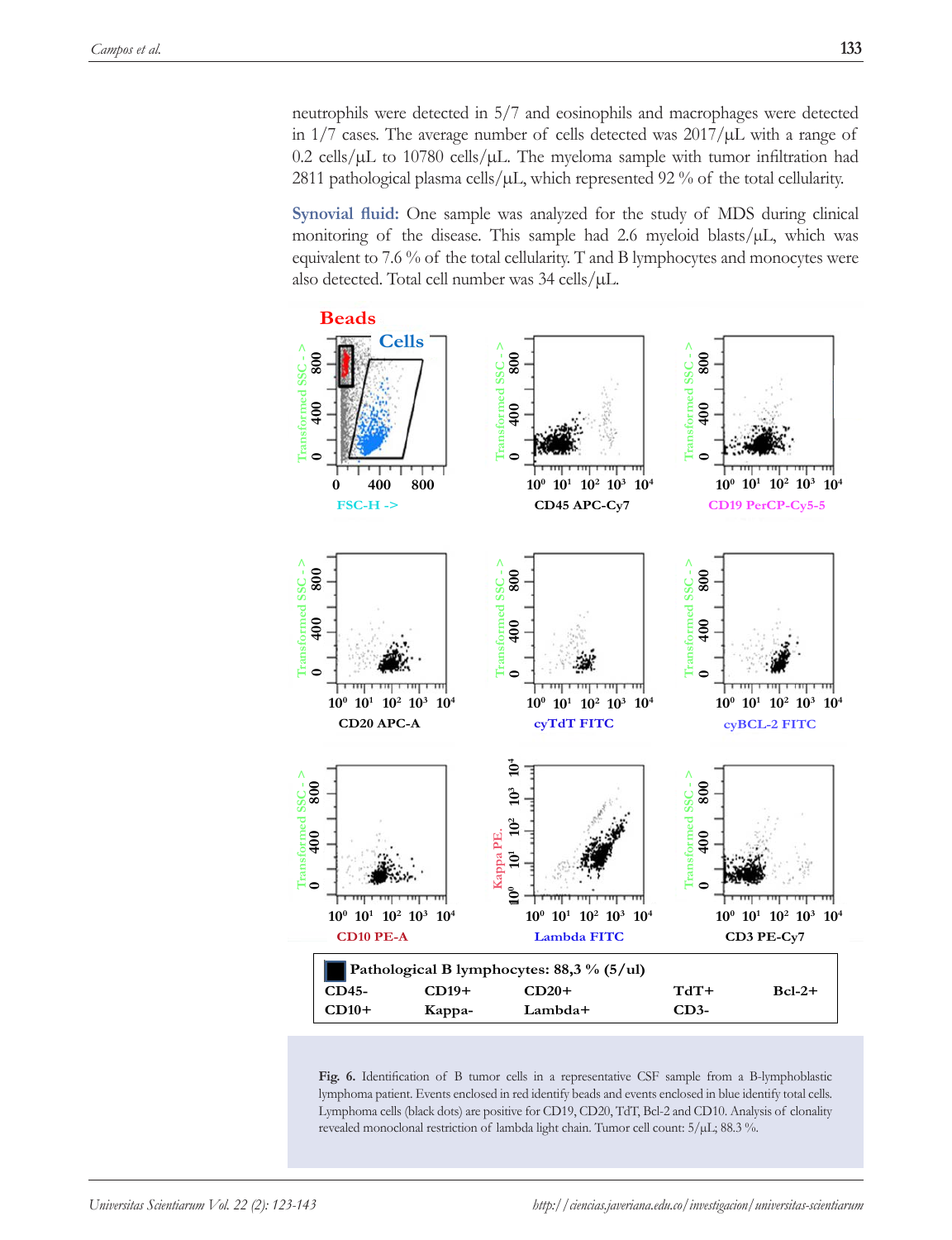**Ascites:** Three samples of ascitic fluid were analyzed, two for the study of B-NHL infiltration and the other for the study of an infectious process. The two cases of B-NHL were negative for tumor infiltration. For all three samples, T lymphocytes, monocytes, B-lymphocytes, NK cells and neutrophils were detected, while plasma cells were detected in two samples. The average total number of cells was  $1680/\mu L$ with a range of 917 cells/ $\mu$ L to 2659 cells/ $\mu$ L.

## **Discussion**

In recent years, one diagnostic tool that has become very important in clinical practice is FCM immunophenotyping, providing higher sensitivity and efficiency. Therefore, allowing simultaneous analysis of multiple features, compared with other cell analytical

![](_page_11_Figure_4.jpeg)

**Fig. 7.** Illustrative example of a CSF sample from a blast crisis in a patient with chronic myeloid leukemia. For analysis, beads (red dots) and cells (blue dots) are selected. Black dots represent a large population (89.5%) of myeloid blasts with expression of CD45, CD117 and CD38. Blast cell count:  $36/\mu L$ .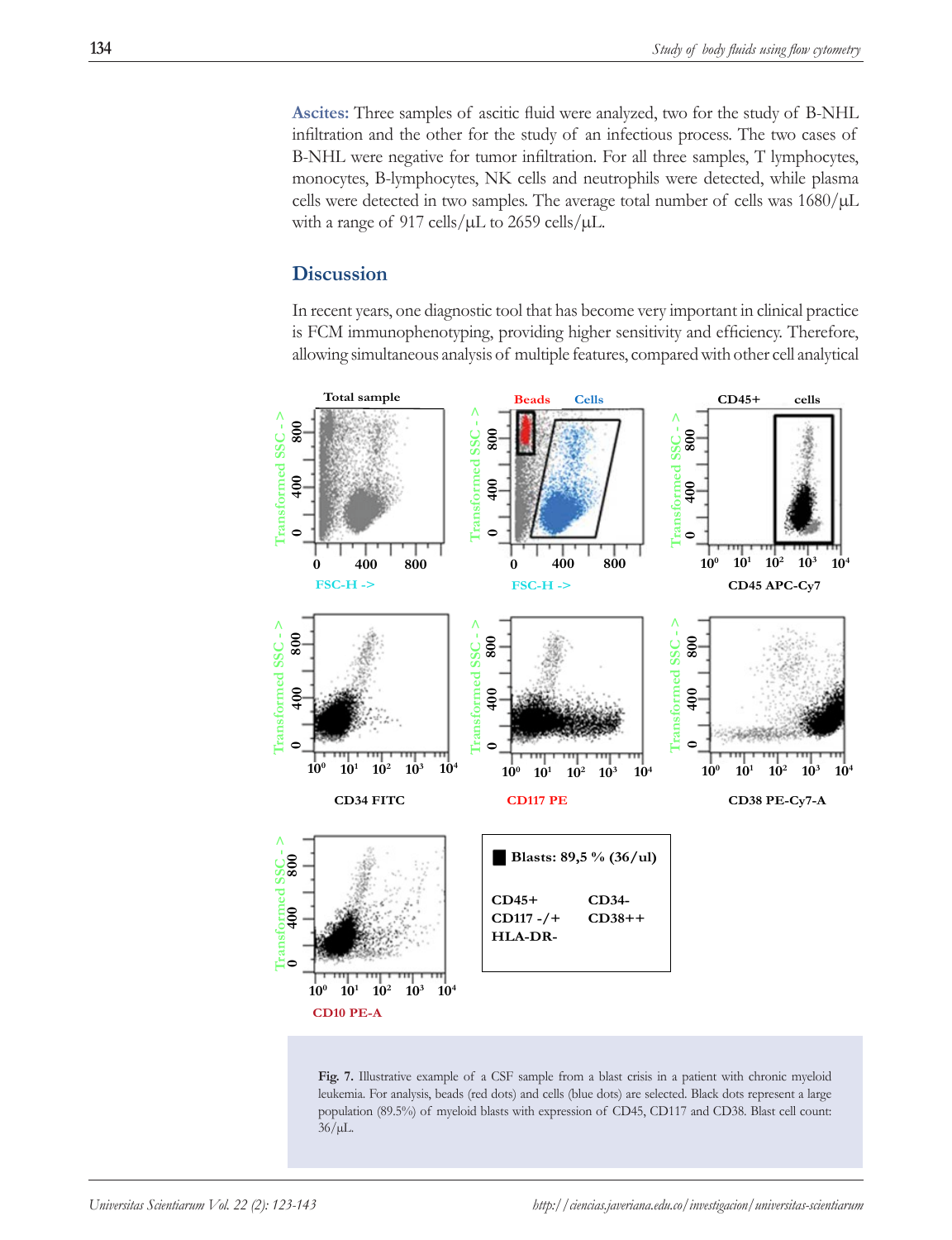![](_page_12_Figure_2.jpeg)

**Fig. 8.** Illustrative example of the immunophenotypic analysis of leukocyte populations present in normal pleural fluid. For analysis, beads (red dots) and leukocytes (black dots) were selected by gating on Side Scatter –SSC– vs. Forward Scatter –FSC. Next, CD45+ leukocytes were defined by plotting events in a CD45 versus SSC dot plot. Based on differences in their physical parameters, neutrophils (blue dots), monocytes (CD14+ green dots), T lymphocytes (CD3+, CD4+ or CD8+ red dots) and B lymphocytes (black dots) exhibited polyclonal expression of Kappa/Lambda light chains. Total leukocyte count: 81/µL.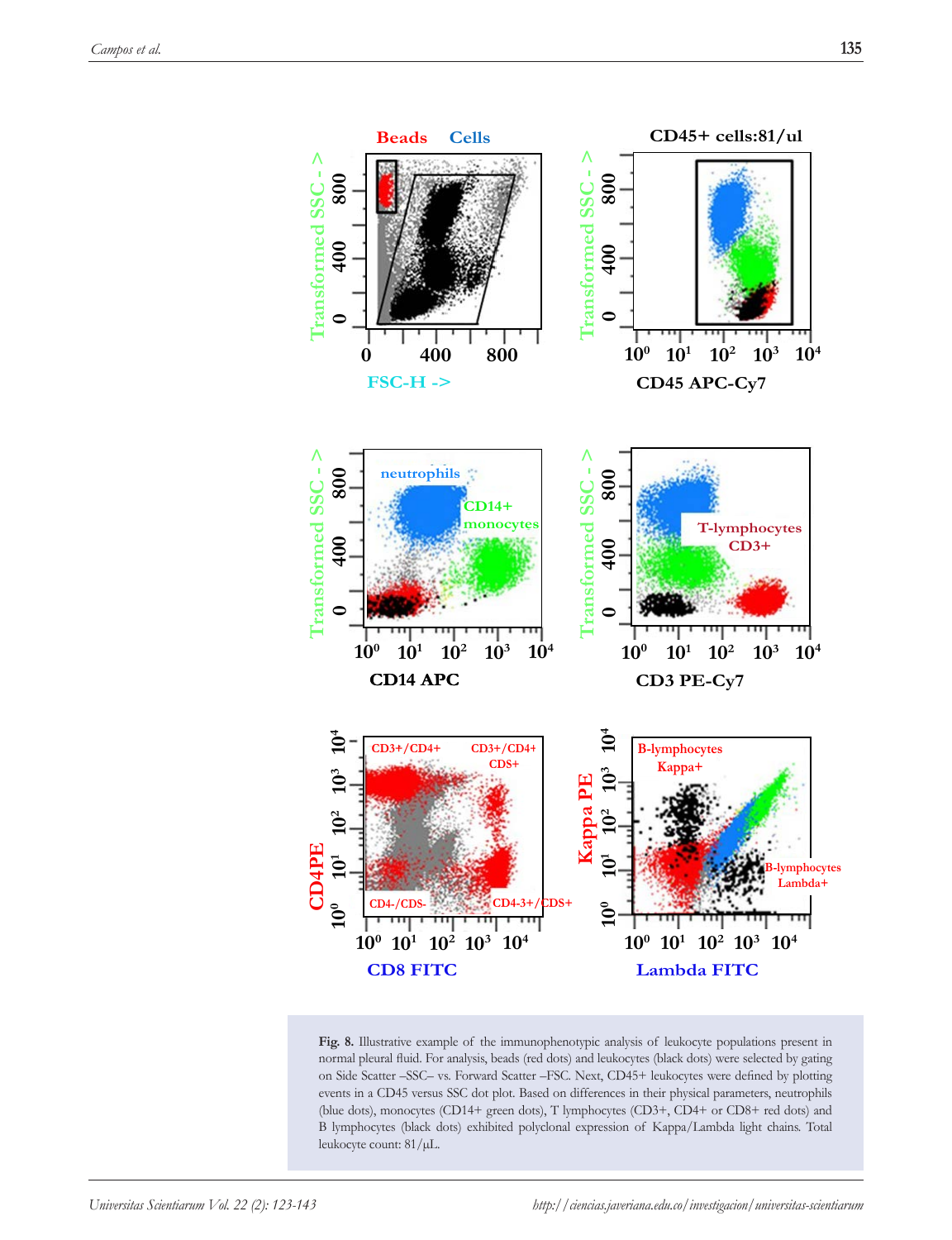![](_page_13_Figure_1.jpeg)

**Fig. 9.** Example of a pleural fluid sample from a B lymphoma patient with a monoclonal B population with kappa light chain restriction blast. These cells were also positive for CD19, CD45, and CD20. Events encircled in red identify beads and events encircled with blue identify total cells. Tumor cell count: 94/µL; 19%.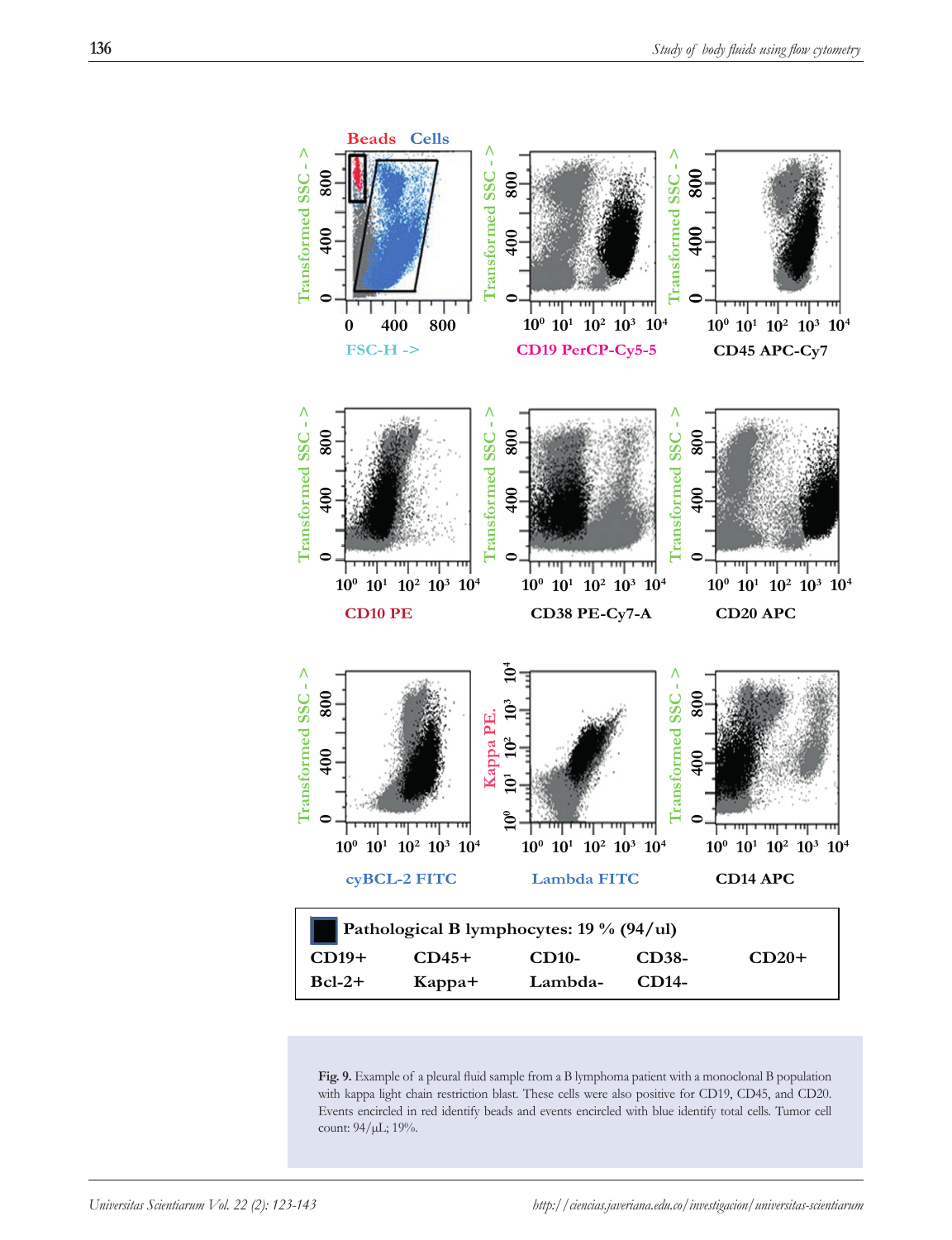techniques. Currently, antibody panels with eight to ten types of fluorescence are used, which give information on cell lineage, maturation stages, aberrant phenotypes and absolute and relative numbers of normal and tumor cells [1 - 2, 6].

Biological sample flow cytometry analysis for the diagnosis and follow-up is very important in routine clinical practice for classification, and monitoring of diseases in conjunction with morphological and molecular analysis [15]. Immunophenotyping has provided relevant information for the diagnosis, classification and monitoring of hematological malignancies and other diseases [2]. Consequently, assessment of immunophenoype by FCM has become essential and is part of the current World Health Organization (WHO) classification of hematological malignancies [16 - 18].

In 2006 the European Union-supported the EuroFlow Consortium (EU-FP6, LSHB-CT-2006-018708). This project aimed at the prospective design and evaluation of antibody panels for haematological disease diagnosis and classification, where immunophenotyping was proven relevant [17 - 18]. EuroFlow has contributed in the development of highly sensitive and standardized FCM; particularly in the study of acute leukemias and lymphomas. These protocols describe optimal antibody panels, design and evaluation of adequate standard operating procedures (SOPs) for instrument setup, fluorescence compensation, and sample preparation. Furthermore, elaboration of adequate software tools for overall evaluation of obtained phenotypic profiles [17 - 18]. These advances have significantly improved minimal residual disease (MRD), detection, assessing therapy response. Moreover, it is considered an important prognostic indicator [18].

Many advantages have been reported for FCM in the study of various types of biological samples such as BM, PB and special samples, including tissue biopsies and body fluids (pleural fluid, pericardial fluid, and CSF, among others, have been reported). Additionally, flow cytometric immunophenotyping has sustained its position as an indispensable tool, as demonstrated by recent studies from the European Consortium EuroFlow. One advantage has been vitreous sample assessment for the study of tumor infiltration by intraocular lymphomas and central nervous system lymphomas [1 - 2, 6]. Therefore, it is vital to ensure sample quality at the pre-analytical phase, to maintain cell viability and cellular antigen integrity [6]. Some samples evaluated by flow cytometry must be processed within 24 hours, in particular BM and PB. However, other samples such as body fluids and biopsies undergo greater damage over time. It has been reported cell death percentages may increase over 80 % between 30 min to 6 h after the sample collection [2, 6, 13].

In order to obtain better quality samples at the pre-analytical phase, use of commercially available stabilizing solutions has been implemented within the last decade. Examples include Transfix<sup>TM</sup> (Cytomark, Buckingham, UK) and Cyto-Chex BCT (Streck, Omaha, NE, USA), both validated for clinical use [2, 4, 13, 19 - 22]. Different studies have reported that PB samples treated with these stabilizers and evaluated at different times post-incubation display increased cell viability and maintenance of cell structures, which provides more reliable results directly reflecting the actual status of the patient [19 - 21, 23 - 24].

Some studies by different groups have focused on the effect of Transfix<sup>TM</sup> as a stabilizer evaluation, reporting various technical indications for its use (**Table 3**) [25].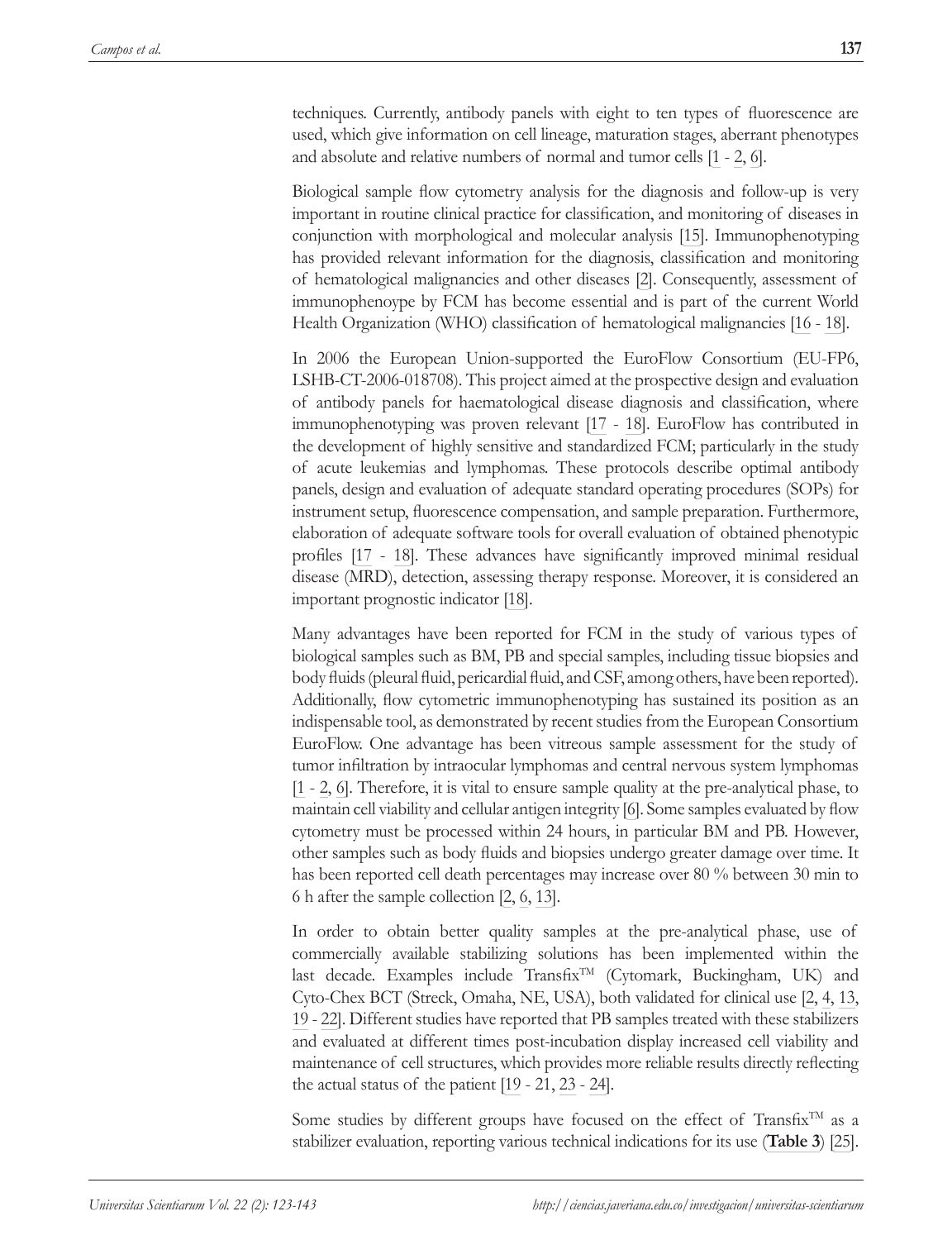Table 3. Technical indications for TransFix<sup>™</sup> stabilizer use (López D 2012).

| Variable                           | <b>Technical Instructions for Use</b>                                                                                                                                                        |  |  |
|------------------------------------|----------------------------------------------------------------------------------------------------------------------------------------------------------------------------------------------|--|--|
| Preparation                        | TransFix <sup>TM</sup> is added to whole sample at a ratio of $200 \mu L$<br>per ml (1:5).                                                                                                   |  |  |
| Physical appearance of the reagent | Normal appearance of $TransFix^{IM}$ is that of a clear pale<br>green liquid.                                                                                                                |  |  |
| Storage                            | At room temperature (18 – 24 °C). TransFix <sup>TM</sup> must not be<br>stored at $4^{\circ}$ C.                                                                                             |  |  |
| Evidence of Deterioration          | Any change in the physical appearance of the reagent may<br>indicate deterioration.                                                                                                          |  |  |
| Type of sample                     | It can be used for PB, cord blood, CSF and bone marrow<br>samples.                                                                                                                           |  |  |
| Type of anticoagulant used         | TransFix <sup>™</sup> can be used with all commonly used<br>anticoagulants (K3EDTA, citrate, etc.).                                                                                          |  |  |
| Storage and stability              | $\triangleright$ 4 °C: The sample is suitable for up to 10 days after<br>collection.<br>> 18 °C -24 °C: Preservation until 7 days after collection.<br>$\geq$ 37 °C: Stability up to 3 days. |  |  |
| Types of analysis                  | Immunophenotype by flow cytometry.<br>Counts of lymphocyte subpopulations, etc.                                                                                                              |  |  |

One of the most important applications of Transfix<sup>TM</sup> is for absolute  $CD4+T$  cell counts (critical for monitoring HIV+ patients) stability. Additionally, in commercial PB preparations used in quality assurance programs for T cell subpopulation immunophenotyping. These studies have reported that counts are stable at various storage temperatures (4  $^{\circ}$ C and 25  $^{\circ}$ C) and for up to 10 d of treatment compared with fresh unstabilized samples [21, 24]. However, Transfix<sup>TM</sup> pre-analysis treatment results in forward- and side-scatter parameter have been shown to change within 24 h to 48 h of addition, as evidenced mainly in neutrophils and monocytes after 10 days of storage at different incubation temperatures [21, 26].

Comparative studies on different antigenic marker expression in leukocyte populations between samples with and without Transfix<sup>TM</sup> are contradictory. Some studies have shown that PB samples without Transfix<sup>TM</sup> lose antigen expression over time. This phenomenon is associated with apoptotic cell presence as evaluated by propidium iodide staining [26], with significant reduction in absolute counts of leukocyte populations [13]. On the contrary, CD3, CD4, CD38, CD123, and CD45 expression in lymphocytes of patients with primary and secondary immunodeficiencies, leukemias, lymphomas and inflammatory diseases, is stable after incubation with Transfix<sup>TM</sup>. On the other hand, CD45 expression in monocytes decreases significantly with 4 °C incubation from 0 d to 4 d [21, 26].

Another parameter evaluated by Canonico B et al. in 2010 [26] was the effect of sample dilution with Transfix<sup>TM</sup> (1/5 and 1/10 dilutions) in the expression of CD45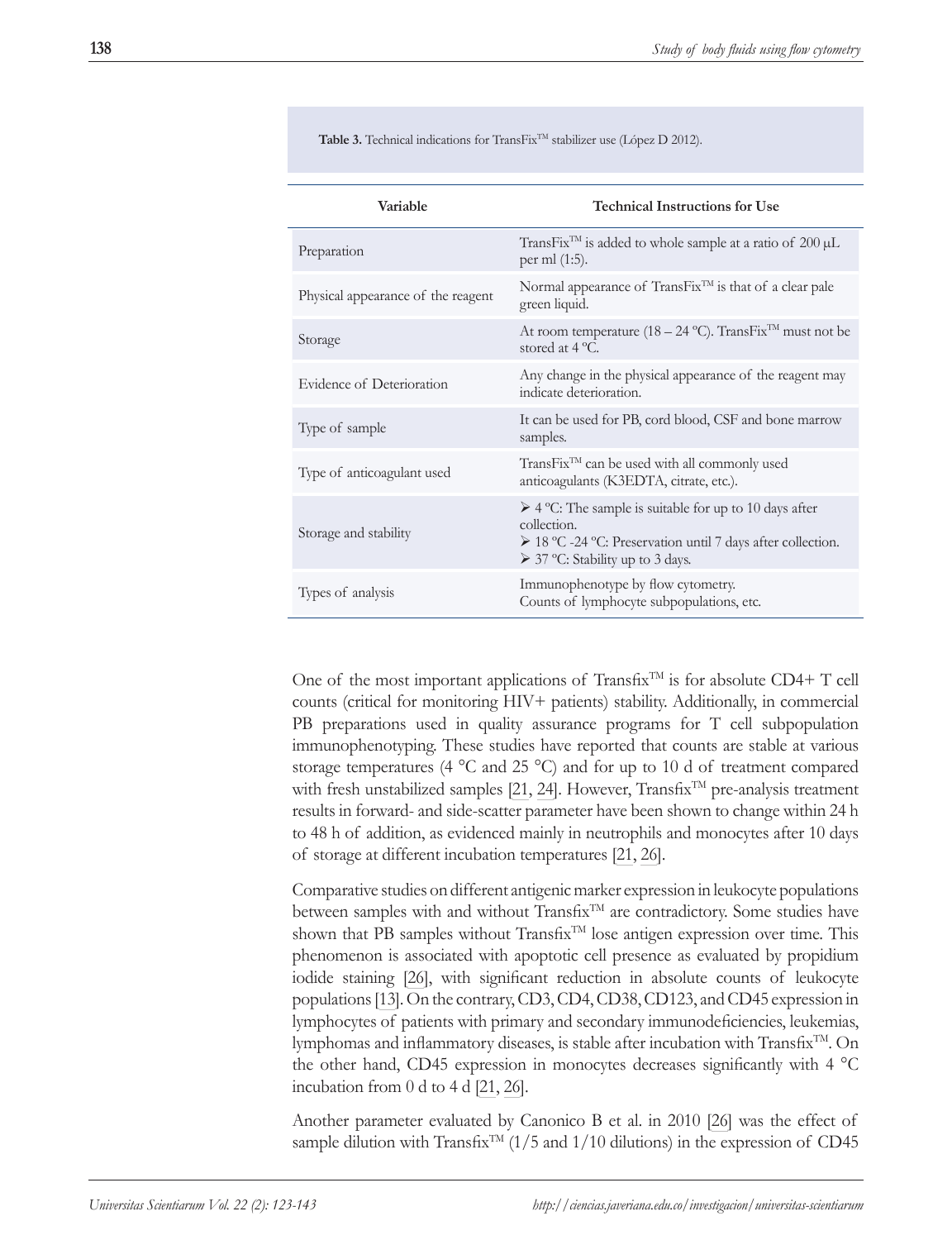in granulocytes and lymphocytes. They showed that CD45 expression was altered by dilutional effects [26]. Moreover, PB cell morphology evaluation by transmission electron microscopy (TEM) evidenced after ten d of storage in Transfix™ and sample incubation at different temperatures (4 ºC, 25 ºC and 37 ºC), lymphocytes retained their morphology compared to other cell types [26].

Other studies have reported Transfix<sup>TM</sup> use in the study and monitoring of central nervous system infiltration in patients with aggressive lymphomas and acute leukemias. In these studies, Transfix<sup>TM</sup> was suggested to enhance CSF hematological malignancies detection by preventing cellular loss after 10 d of storage [2, 4, 7, 10, 12 - 13, 27].

Although Transfix<sup>TM</sup> in flow cytometry clinical application has already been reported in various studies, no consensus has been reached on its implementation in clinical practice. Moreover, other studies to evaluate its use in samples other than PB and CSF have not been conducted [28 - 29]. In the first Colombian Flow Cytometry Consensus of 2008, it was recommended that samples of body fluids be stabilized in case they not processed during the maximum recommended times [6]. It is for this reason that from 2008 onwards, all body fluids samples from patients with different pathologies (both benign and malignant diseases) are collected into tubes containing  $Transfix^{TM}$ .

Results from the analysis of 1070 samples over a period of 6 y, demonstrate the medical community and patients have significantly benefitted from the implementation of this tool for the study of special samples. These samples are of a greater quality and hence, allow a better classification and staging, with important implications at the therapeutic level for clinical disease monitoring and prognosis. We note that most special samples processed and analyzed corresponded to CSF from patients who were diagnosed with B-ALL. These samples were obtained at different time points during the disease process and have great applicability with other pathologies including other hematological malignancies, solid tumors and other diseases.

Additionally, for all samples tested it is shown that FCM is a tool with great sensitivity. It can detect minute quantities of tumor cells at least  $0.01$  cells/ $\mu$ L in CSF samples and  $0.1$  cells/ $\mu$ L in other samples evaluated for cases with tumor infiltration. Flow cytometry can also detect small numbers of normal cells in various body fluids with and without tumor infiltration in a wide range of diseases. It is important to note that in these cases, rare normal cell populations, such as dendritic cells in the pleural fluid, were also detected [1].

For autoimmune diseases, immunodeficiency, infectious diseases and inflammatory processes, FCM is useful for sample cellularity description, as it identifies populations of T lymphocytes, B-lymphocytes, NK cells, plasma cells, eosinophils, basophils, and macrophages, among other cell types [1].

This work represents the first report at the national level supporting Transfix<sup>TM</sup> implementation in pre-analytical FCM studies of all body fluids that are processed in the clinical practice. In addition, it recommends flow cytometric immunophenotyping as an indispensable tool in our country's laboratories to guarantee quality results for the benefit of our patients.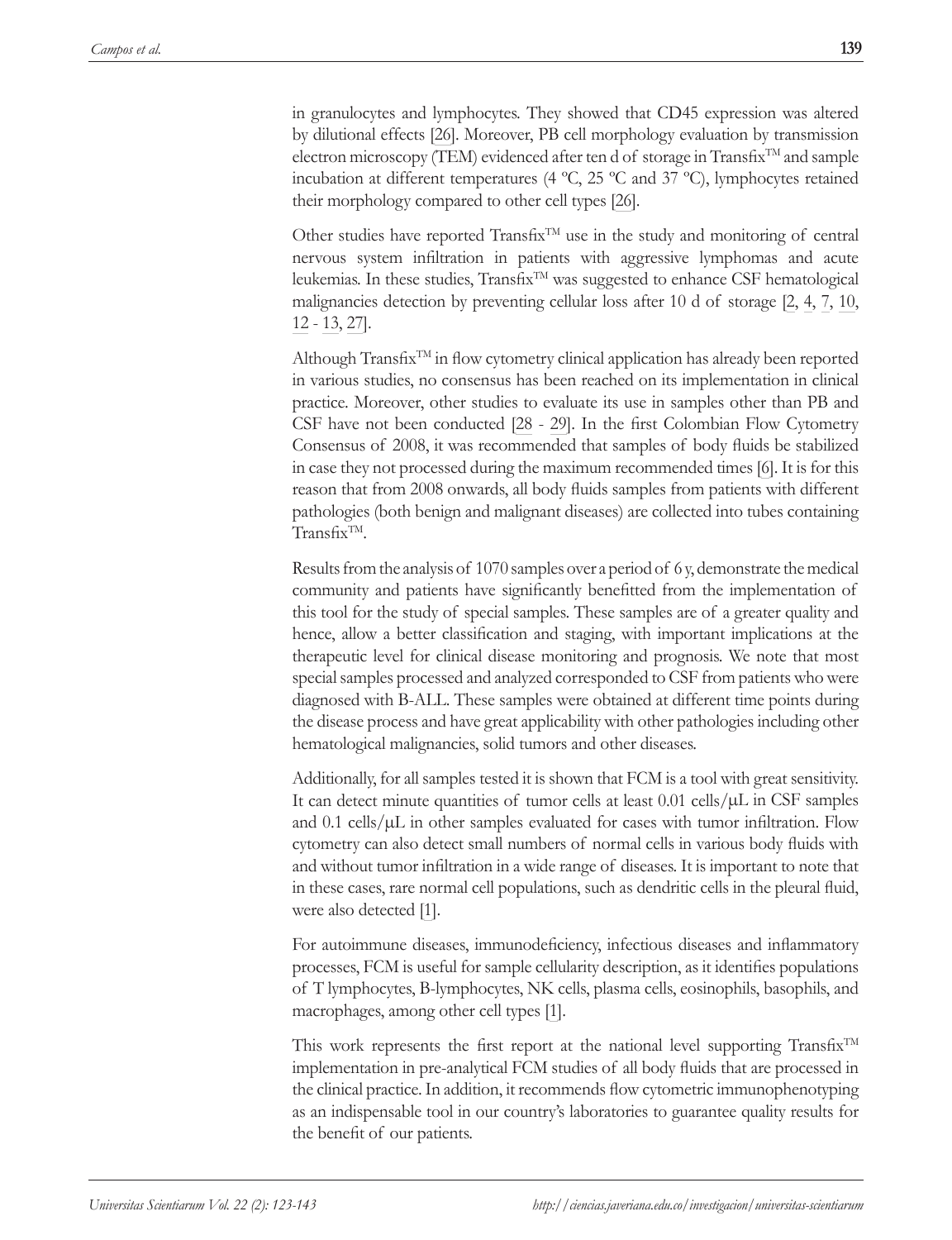## **Acknowledgments**

The authors appreciate the financial support provided by the Pontificia Universidad Javeriana and Hospital Universitario San Ignacio.

## **Conflict of Interest**

The authors declare no conflicts of interest exist in relation to this work.

## **References**

1. Jaye DL, Bray RA, Gebel HM, Harris W, Waller EK. Translational Applications of Flow Cytometry in Clinical Practice, *Journal of Immunology*, 188: 4715 - 4719, 2012.

doi: 10.4049/jimmunol.1290017

2. Van Dongen JJM, Lhermitte L, Bottcher S, Almeida J, van der Velden VHJ, Flores-Montero J, et al. EuroFlow antibody panels for standardized n-dimensional flow cytometric immunophenotyping of normal, reactive and malignant leukocytes, *Leukemia*, 26: 1908 - 1975, 2012.

doi: 10.1038/leu.2012.120

3. Subirá D, Simó M, Illán J, Serrano C, Castañón S, Gonzalo R, et al. Diagnostic and prognostic significance of flow cytometry immunophenotyping in patients with leptomeningeal carcinomatosis, *Clinical* & *Experimental Metastasis*, 32: 383 - 9, 2015.

doi: 10.1007/s10585-015-9716-3

4. Quijano S, López A, Manuel SJ, Panizo C, Deben G, Castilla C, et al. Identification of leptomeningeal disease in aggressive B-cell non-hodgkin's lymphoma: improved sensitivity of flow cytometry, *Journal of Clinical Oncology*, 27: 1462 - 69, 2009.

doi: 10.1200/JCO.2008.17.7089

5. Kraan J, Gratama JW, Haioun C, Orfao A, Plonquet A, Porwit A, et al. Flow cytometric immunophenotyping of cerebrospinal fluid, *Current Protocols in Citometry, Supplement* 45: 6.25.1 - 6.25.16, 2008.

doi: 10.1002/0471142956.cy0625s45

6. Saavedra C, Quijano S, Romero M, Jaramillo R, Orduz R, Echeverri C, et al. Reporte del Primer Consenso Colombiano de Citometría de Flujo para el estudio de trastornos hematológicos, *Biomédica*, 30 (Supl): 11 - 21, 2010.

doi: 10.7705/biomedica.v30i0.818

7. Ranta S, Nilsson F, Harila-Saari A, Saft L, Tani E, Söderhäll S, et al. Detection of Central Nervous System Involvement in Childhood Acute Lymphoblastic Leukemia by Cytomorphology and Flow Cytometry of the Cerebrospinal Fluid, *Pediatric Blood* & *Cancer*, 62: 951 - 956, 2015.

doi: 10.1002/pbc.25363

8. de Graaf MT, de Jongste AH, Kraan J, Boonstra JG, Sillevis, Smitt PA, et al. Flow cytometric characterization of cerebrospinal fluid cells, *Cytometry part B Clinical Cytometry*, 80(5): 271 - 278, 2011.

doi: 10.1002/cyto.b.20603

9. Davis C, Wu X, Li W, Fan H, Reddy M. Stability of immunophenotypic markers in fixed peripheral blood for extended analysis using flow cytometry, *Journal of Immunological Methods*, 363(2): 158 - 165, 2011.

doi: 10.1016/j.jim.2010.09.029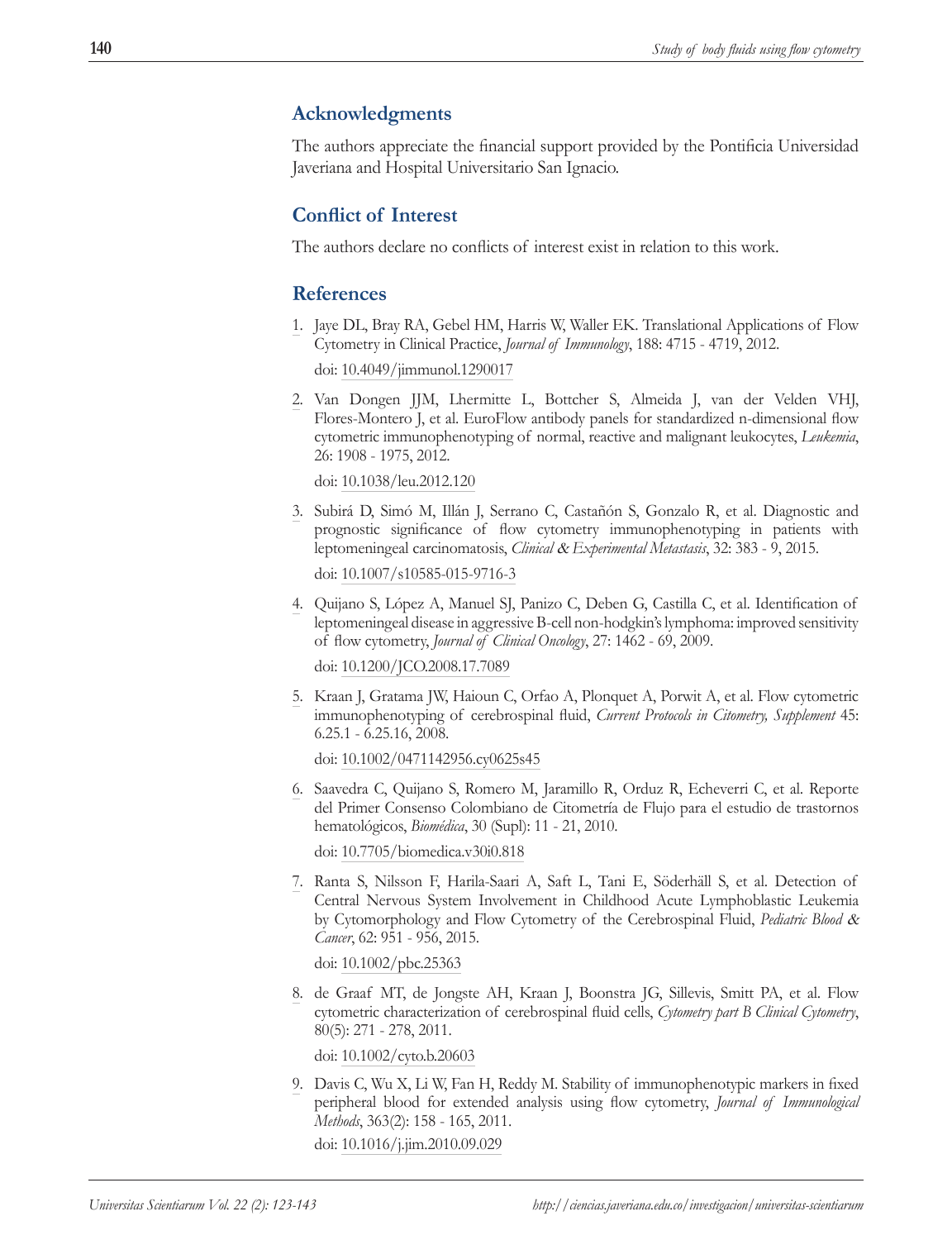10. Del Principe M, Buccisano F, Cefalo M, Maurillo L, Di Caprio L, Di Piazza F, et al. High sensitivity of flow cytometry improves detection of occult leptomeningeal disease in acute lymphoblastic leukemia and lymphoblastic lymphoma, *Annals of Hematology*, 93(9): 1509 - 1513, 2014.

doi: 10.1007/s00277-014-2080-6

11. Bromberg JE, Breems DA, Kraan J, Bikker G, van der Holt B, Smitt PS, et al. CSF flow cytometry greatly improves diagnostic accuracy in CNS hematologic malignancies, *Neurology*, 68(20): 1674 - 1679, 2007.

doi: 10.1212/01.wnl.0000261909.28915.83

- 12. Ahluwalia MS, Wallace P K, Peereboom D M. Flow cytometry as a diagnostic tool in lymphomatous or leukemic meningitis, *Cancer*, 118(7): 1747 - 1753, 2012. doi: 10.1002/cncr.26335
- 13. de Jongste AH, Kraan J, van den Broek PD, Brooimans RA, Bromberg JE, van Montfort KA, et al. Use of TransFix™ cerebrospinal fluid storage tubes prevents cellular loss and enhances flow cytometric detection of malignant hematological cells after 18 hours of storage, *Cytometry part B Clinical Cytometry*, 86(4): 272 - 279, 2014.

doi: 10.1002/cyto.b.21097

14. Roa D, Fiorentino S, Rodríguez V, Campos A, Infante A, Cardozo C, et al. Análisis inmunofenotípico de muestras normales de médula ósea: aplicaciones en el control de calidad en los laboratorios de citometría, *Universitas Scientiarum*, 15: 206 - 223, 2010.

doi: 10.11144/javeriana.SC15-3.iaon

15. Seegmiller, Adam C, Steven H Kroft, Nitin J Karandikar, and Robert W McKenna. Characterization of Immunophenotypic Aberrancies in 200 Cases of B Acute Lymphoblastic Leukemia, *American Journal of Clinical Pathology*, 132(6): 940 - 949, 2009.

doi: 10.1309/AJCP8G5RMTWUEMUU

16. Swerdlow SH, Campo E, Pileri SA, Harris NL, Stein H, Siebert R, et al. The 2016 revision of the World Health Organization classification of lymphoid neoplasms, *Blood*, 127: 2375 - 90, 2016.

doi: 10.1182/blood-2016-01-643569

- 17. Kalina, T, J Flores-Montero, V H J van der Velden, M Martin-Ayuso, S Böttcher, M Ritgen, J Almeida, et al. EuroFlow Standardization of Flow Cytometer Instrument Settings and Immunophenotyping Protocols, *Leukemia*, 26(9): 1986 -2010, 2012. doi: 10.1038/leu.2012.122
- 18. Cruz-Rodriguez N, Combita AL, Enciso LJ, Raney LF, Pinzon PL, Lozano OC, et al. Prognostic stratification improvement by integrating ID1/ID3/IGJ gene expression signature and immunophenotypic profile in adult patients with B-ALL, *Journal of Experimental* & *Clinical Cancer Research*, 36: 37, 2017.

doi: 10.1186/s13046-017-0506-4

19. Saxton JM, Pockley AG. Effect of ex vivo storage on human peripheral blood neutrophil expression of CD11b and the stabilizing effects of Cyto-Chex, *Journal of Immunological Methods*, 214(1-2): 11 - 17, 1998.

doi: 10.1016/S0022-1759(98)00049-0

20. Warrino DE, DeGennaro LJ, Hanson M, Swindells S, Pirruccello SJ, Ryan WL. Stabilization of white blood cells and immunologic markers for extended analysis using flow cytometry, *Journal of Immunological Methods*, 305(2): 107 - 119, 2005.

doi: 10.1016/j.jim.2005.01.021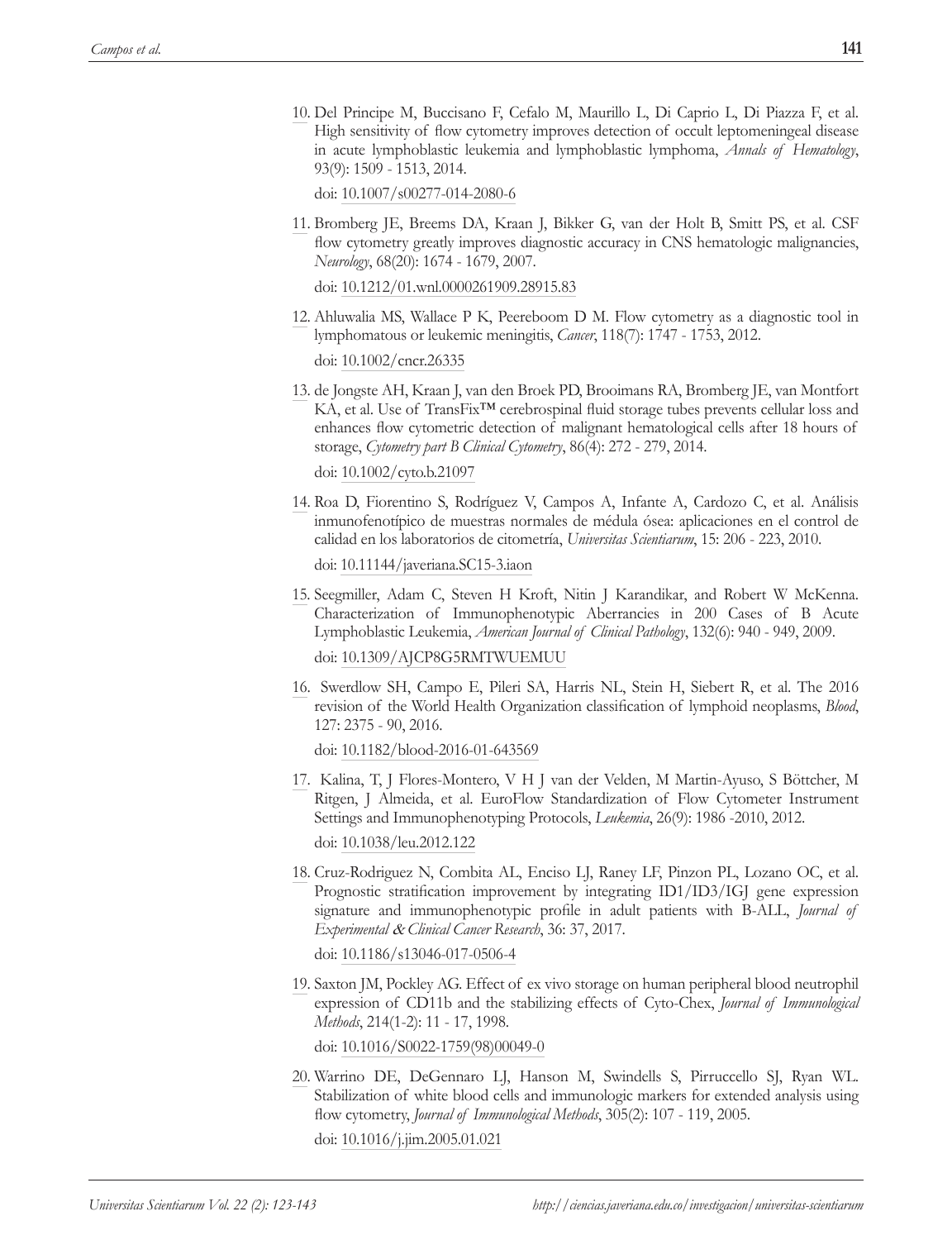- 21. Canonico B, Zamai L, Burattini S, Granger V, Mannello F, Gobbi P, et al. Evaluation of leukocyte stabilisation in TransFix-treated blood samples by flow cytometry and transmission electron microscopy. *J Immunol Methods*. 2004; 295: 67 - 78.
- 22. Schumacher A. Effect of ex vivo storage and Cyto-Chex on the expression of P-selectin glycoprotein ligand-1 (PSGL-1) on human peripheral leukocytes, *Journal of Immunological Methods*, 323(1): 24 - 30, 2007.

doi: 10.1016/j.jim.2007.03.004

23. Jani lV, Janossy G, Iqbal A, Mhalu FS, Lyamuya EF, Biberfeld G, et al. Affordable CD4+ T cell counts by flow cytometry: II. The use of fixed whole blood in resource-poor settings, *Journal of Immunological Methods*, 257(1 - 2): 145 - 54, 2001.

doi: 10.1016/S0022-1759(01)00458-6

24. Bergeron M, Shafaie A, Ding T, Phaneuf S, Soucy N, Mandy F, et al. Evaluation of stabilized blood cell products as candidate preparations for quality assessment programs for CD4 T-cell counting, *Cytometry*, 50: 86 - 91, 2002.

doi: 10.1002/cyto.10090

25. López D. Efectos de los estabilizantes Transfix y Cyto-chex en muestras de sangre periférica, analizadas por citometría de flujo. Trabajo de grado Carrera Bacteriología, Facultad de Ciencias, Pontificia Universidad Javeriana. 2012.

Retrieved from: http://hdl.handle.net/10554/10410

- 26. Canonico B, Betti M, Francesca F, Battistelli M, Falcieri E, Ferri P, et al. Flow Cytometric Profiles, Biomolecular and Morphological Aspects of Transfixed Leukocytes and Red Cells, *Cytometry Part B Clinical Cytometry*, 78(4): 267 - 278, 2010. doi: 10.1002/cyto.b.20510
- 27. Sancho JM, Orfao A, Quijano S, García O, Panizo C, Pérez-Ceballos E, et al. Clinical significance of occult cerebrospinal fluid involvement assessed by flow cytometry in non-Hodgkin's lymphoma patients at high risk of central nervous system disease in the rituximab era, *European Journal of Haematol*, 85: 321 - 8, 2010.

doi: 10.1111/j.1600-0609.2010.01478.x

- 28. Ruiz A, Duque R and Orfao, A. Report on the first latin american consensus conference for flow cytometric immunophenotyping of leukemia, *Cytometry*, 34(1): 39 - 42, 1998 doi: 10.1002/(SICI)1097-0320(19980215)34:1<39::AID-CYTO7>3.0.CO;2-9
- 29. Ruiz A, Rivadeneyra L, Duque R, Orfao A. Report on the second latin american consensus conference for flow cytometric immunophenotyping of hematological malignancies, *Cytometry part B Clinical Cytometry*, 70B: 39 - 44, 2006.

doi: 10.1002/cyto.b.20083